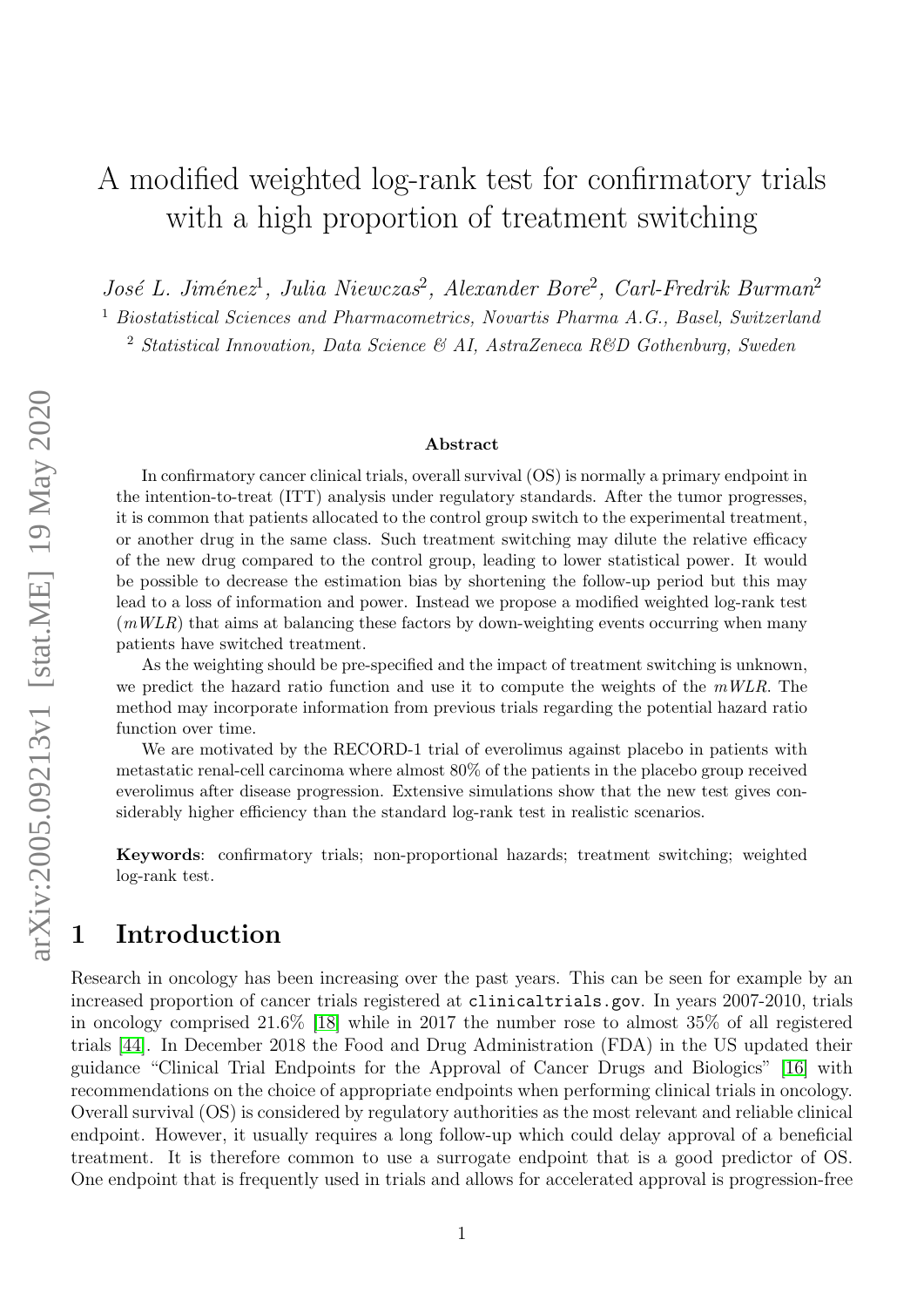survival (PFS). In some situations, PFS might be enough to obtain traditional regulatory approval [\[33,](#page-19-0) [11,](#page-18-2) [19,](#page-18-3) [22\]](#page-19-1). Carneiro et al. [\[9\]](#page-17-0) published an overview of accelerated and traditional regulatory approvals in oncology. However, in most cases, the traditional approval can only be obtained after showing efficacy also on OS and the accelerated approval might be withdrawn if the due diligence is not demonstrated [\[16\]](#page-18-1).

For ethical reasons, a patient may switch treatment after disease progression. Such switching will not have an impact on PFS, but it may have a high impact on OS. Patient crossover might result in a diluted effect on OS, decreasing the power of the study. See for example the RECORD-1 trial [\[12\]](#page-18-4) presented in Section [2.](#page-2-0) Even in the presence of patient crossover, it is preferred by the regulatory authorities to perform an intention-to-treat (ITT) analysis [\[27\]](#page-19-2) where treatment groups are compared as originally randomized. Using ITT as the primary analysis has been criticized as it tends to underestimate the true treatment effect [\[27\]](#page-19-2). On the other hand, ITT analysis is robust in the sense that it is unlikely that any bias would inflate the type-I error rate.

It may be a clinically relevant question to estimate the efficacy that would have been observed if no patients had switched in the study. Alternative approaches have been proposed in the literature to address the issues of estimating the hazard ratio in the presence of treatment switching. These methods focus on the issues of estimation and bias mainly in the context of Health Technology Assessments (HTAs). They include the use of a per protocol analysis that either censors patients at the time of switching, or removes them from the analysis set [\[25,](#page-19-3) [27,](#page-19-2) [13\]](#page-18-5), which can result in a selection bias. More complex methods include inverse probability of censoring weighting (IPCW) [\[40\]](#page-20-1), rank-preserving structural failure time (RPSFT) model [\[38\]](#page-20-2) and two-stage adjustments [\[39,](#page-20-3) [45\]](#page-20-4) that were further simplified [\[24,](#page-19-4) [26\]](#page-19-5). Advantages and disadvantages of all methods have been discussed by researchers and regulatory authorities [\[13,](#page-18-5) [25,](#page-19-3) [17,](#page-18-6) [32,](#page-19-6) [27\]](#page-19-2). These methods have proven to have a smaller bias than simply using the ITT method under some circumstances [\[24\]](#page-19-4). Latimer et al. [\[26\]](#page-19-5) showed that RPSFT model, IPCW and two-stage adjustment are likely to provide good approximations of the true treatment effect as long as the proportion of patients switching treatments is moderate. However, EMA [\[13\]](#page-18-5) points out that "RPSFT models will typically not change the p-value, and while IPCW and 'two-stage' methods might, confidence intervals for all three methods tend to be wide", meaning that while estimates of hazard ratio might be less biased, the power of the trial will not be increased. Furthermore, it is stressed that underlying assumptions of these methods cannot be proven to be true [\[13\]](#page-18-5). As noted above, it is still generally required to base the primary analysis on the ITT set of patients and use the alternative methods as complements to ITT [\[24,](#page-19-4) [26,](#page-19-5) [13\]](#page-18-5). EMA [\[13\]](#page-18-5) stresses that "due to the uncertainties involved in the methods  $(...),$ such estimations should, at present, be used primarily as supportive or sensitivity analyses".

Lately, non-proportional hazards have been receiving a lot of attention since immuno-oncology agents present what is known as a delayed treatment effect, which violates the proportional hazard assumption [\[1\]](#page-17-1). In this case, a common model assumes lack of treatment differences at the beginning of the trial (i.e., the hazard ratio is equal to 1) and treatment differences after some unknown time point (i.e., the hazard ratio is no longer equal to 1). Alternatively, and perhaps more realistically, one may assume that the relative treatment efficacy is gradually increasing over time. Methods addressing the problem of power loss in that context include the restricted mean survival time (RMST) [\[42\]](#page-20-5), landmark analysis [\[10\]](#page-18-7), accelerated failure time model [\[3\]](#page-17-2), weighted Kaplan-Meier statistics [\[34\]](#page-19-7), weighted log-rank tests (e.g. with Fleming and Harrington class of weights [\[14\]](#page-18-8)), Max Combo test (taking the maximum value of a set of different weighted log rank tests) [\[28\]](#page-19-8) and the "modestly weighted log-rank test" [\[30\]](#page-19-9). Another approach could be to simply increase the sample size in the trial accounting for the delayed effect, but this will be inefficient and in many situations infeasible, considerably increasing the cost and length of the study.

It is well know that under proportional hazards, the log-rank test  $(LR)$  is optimal among all tests based on the order of events (and censoring) [\[35,](#page-19-10) [43\]](#page-20-6). In the presence of delayed efficacy, though, the weighted log-rank test shows superiority over the  $LR$  test in situations where the experimental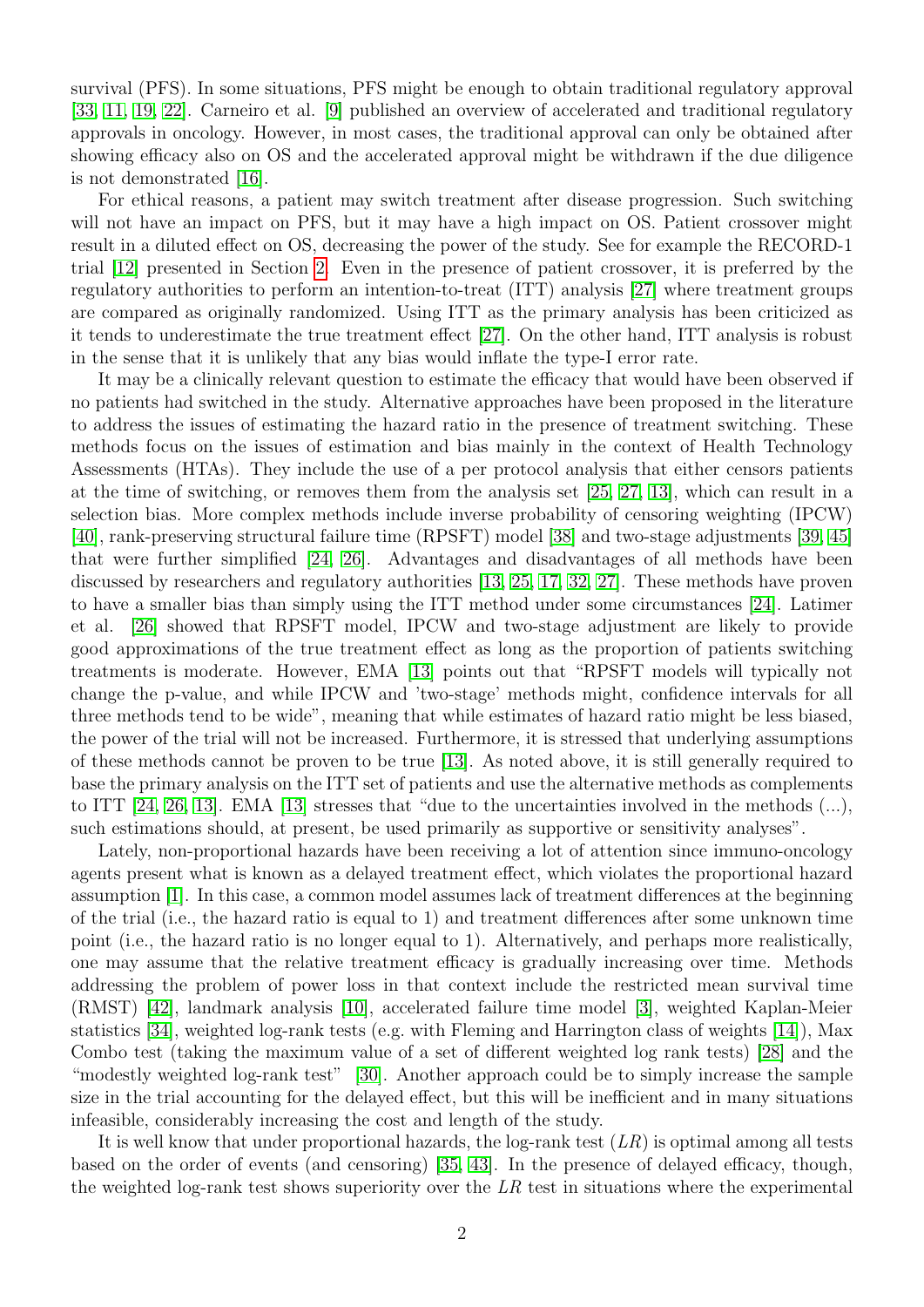arm is in fact better than the control. The test assigns a small weight at an early time in the study, where no differences are expected, and a larger weight for later time points, where survival curves are expected to separate. However, it was shown by Magirr and Burman [\[30\]](#page-19-9) that the weighted logrank test (WLR) does not control the type-I error rate under some scenarios when the experimental arm performs worse than the control. Treatment switching induces non-proportional hazards, where the hazard ratio increases towards the end of the trial and dilutes power. Hence, a WLR test with decreasing weights can then be used to increase power [\[5\]](#page-17-3).

In this manuscript we propose a modified weighted log-rank  $(mWLR)$  test where the downweighting depends on how much treatment switching is expected in a setting where patients from the control arm are allowed to switch treatment after disease progression. The article is divided into the following sections. In Section [2](#page-2-0) we introduce a motivating example based on the RECORD-1 trial. Section [3](#page-3-0) presents the proposed  $mWLR$  test. In Section [4](#page-8-0) we present the simulation set-up we use to test the proposed  $mWLR$  test. In Section [5,](#page-10-0) we provide the results of the simulations where the  $mWLR$  test is compared with  $LR$  and other alternative tests. In Section [6](#page-14-0) we discuss the main conclusions, the weaknesses and strengths of our proposal as well as further research.

#### <span id="page-2-0"></span>2 Motivating example: The RECORD-1 trial

In this section we introduce a case study. It will be used as a realistic scenario in which we can test the performance of our proposal and compare it with other methods. It is, however, not within the scope of this article to re-analyze or make new clinical interpretations of the data. RECORD-1 was a phase III trial that examined the impact of everolimus (Afinitor; Novartis Pharmaceuticals Corporation, East Hanover, NJ) on the primary endpoint of PFS, and the secondary endpoints of OS and safety in metastatic renal-cell carcinoma (mRCC) patients, after treatment failure on sunitinib or sorafenib. It was a double-blind, multicenter study with patients randomized to receive either everolimus ( $n = 277$ ) or placebo ( $n = 139$ ) in a 2:1 ratio. Further details of the study design as well as main results have been presented in Escudier et al. [\[12\]](#page-18-4) and Korhonen et al. [\[23\]](#page-19-11).

One important aspect of the trial is that placebo patients had the opportunity to receive everolimus after disease progression, since existing literature already supported the antitumor activity of everolimus and another mTOR inhibitor temsirolimus in this indication [\[2,](#page-17-4) [4\]](#page-17-5). The study design therefore allowed for crossover to open-label everolimus following progression for patients randomized to placebo. In fact, 106/139 placebo patients did switch to open-label everolimus after disease progression. Furthermore, when the study was unblinded on February 28, 2008, a planned interim analysis showed significant superiority of everolimus over placebo on the primary endpoint PFS (hazard ratio (HR) 0.33; 95% confidence interval (CI) 0.25-0.43; LR test p-value  $< 0.001$ ). After this time, five of the remaining six patients still receiving placebo switched to open-label everolimus, yielding a total of 111/139 placebo patients that switched to everolimus. Patients were further followed up for survival until November 15, 2008. The ITT analysis of OS at this cut-off date yielded a HR of 0.87, which was in favor of everolimus, although it was not statistically significant (95\% CI 0.65-1.15; one-sided p-value  $= 0.162$ ). What makes this case study interesting in our context is that the OS results may have been biased due to the large extent of treatment switching.

In Figure [1A](#page-3-1), we present the OS curves from the ITT analysis, in Figure [1B](#page-3-1) the OS curves with only switchers in the placebo arm, and in Figure [1C](#page-3-1) the OS curves with only non-switchers in the placebo arm. Without assumptions, the median OS for the placebo group cannot be directly estimated from the plots although they provide an insight of what impact the treatment switching could have had on OS in this trial. The median was in fact estimated using the rank-preserving structural failure time (RPSFT) model [\[23\]](#page-19-11) and the crossover-adjusted median OS estimate was then close to 10 months.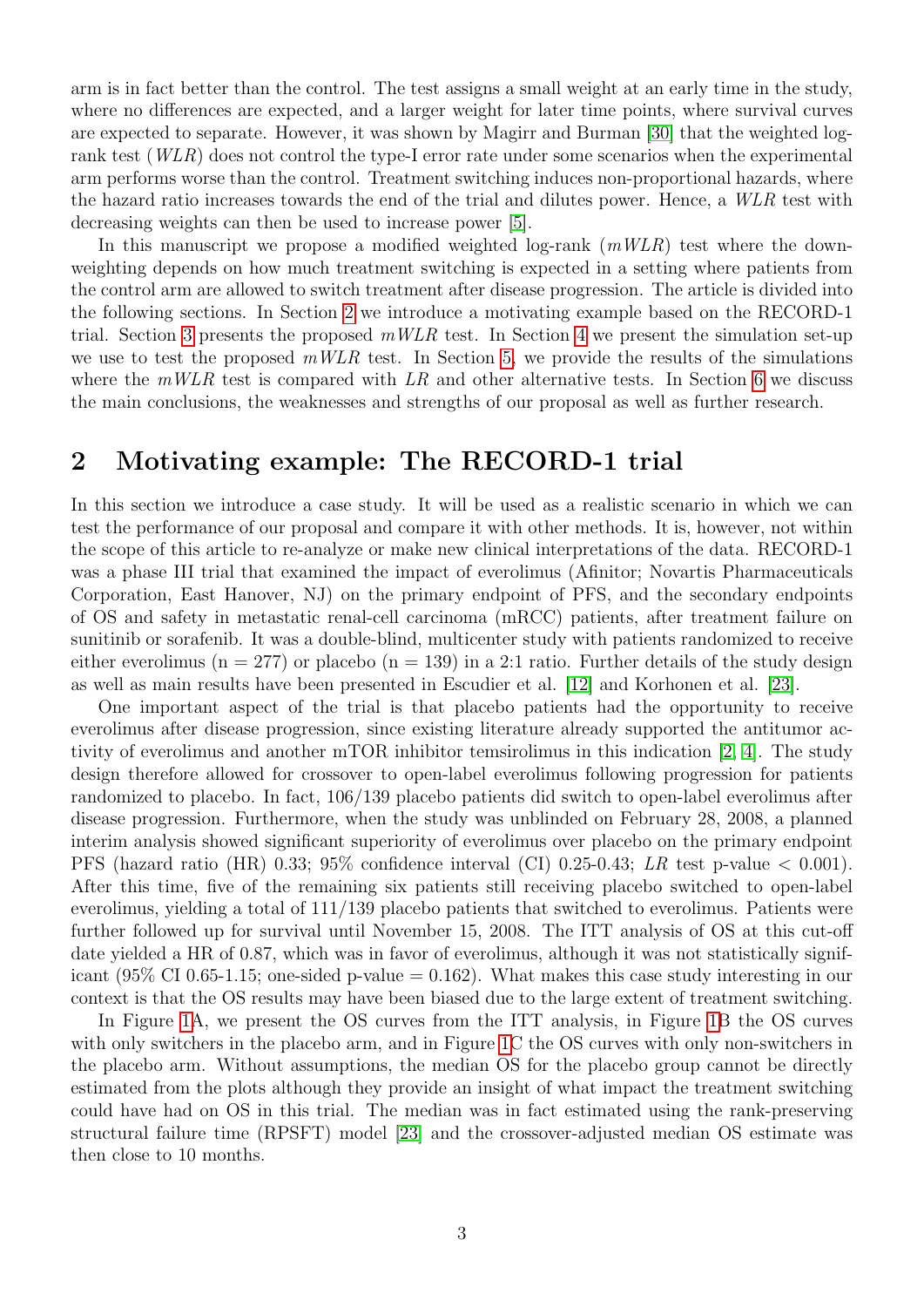<span id="page-3-1"></span>Figure 1: Kaplan-Meier curves from the ITT analysis including all patients (plot A), with only treatment switchers in the placebo arm (plot B), and with only non-switchers in the placebo arm (plot C).



### <span id="page-3-0"></span>3 Methods

#### 3.1 The log-rank  $(LR)$  test

Let  $S(t)$  be the probability of survival at time  $t \geq 0$  and be defined by  $S(t) = 1 - F(t)$ , where  $F(t)$  is a differentiable cumulative distribution function. Let  $f(t)$  be the corresponding probability density function. The hazard function can then be defined as  $h(t) = f(t)/S(t) = -S'(t)/S(t)$ .

Assume now that we have a clinical trial with a control arm and an experimental arm. The corresponding survival and hazard functions are  $S_0(t)$  and  $S_1(t)$ , and  $h_0(t)$  and  $h_1(t)$ , respectively. We test the following hypothesis:

$$
H_0: S_0(t) = S_1(t) \,\forall \, t \qquad \text{vs.} \qquad H_1: S_0(t) < S_1(t) \,\exists \, t,\tag{1}
$$

to see if we have an effect on the experimental treatment arm. In clinical trials it is common practice to use the hazard ratio (i.e., the ratio between the hazard functions of each treatment) to quantify treatment differences. The hazard ratio function is defined as  $\eta(t) = h_1(t)/h_0(t)$ .

To test this hypothesis we may use the LR test. Let  $t_1 < \cdots < t_k$  be the k distinct, ordered event times. The number of patients at risk at time  $t_j$  is denoted by  $n_{i,j}$  with  $n_j := n_{0,j} + n_{1,j}$ . Let  $d_{i,j}$  denote the number of events on arm i at time  $t_j$  with  $d_j := d_{0,j} + d_{1,j}$ . The LR test statistic is then defined as

$$
U^{LR} = \sum_{j=1}^{k} \left( d_{0,j} - d_j \frac{n_{0,j}}{n_j} \right),
$$
 (2)

where the expression inside the sum describes the difference in actual and under  $H_0$  expected number of events on the control arm at each distinct time. Under the null hypothesis, we would have  $E[U^{LR}] = 0$ . The variance of  $U^{LR}$  is given by Brown [\[6\]](#page-17-6) as

$$
V(U^{LR}) = \sum_{j=1}^{k} \left( \frac{n_{0,j} n_{1,j} d_j (n_j - d_j)}{n_j^2 (n_j - 1)} \right).
$$
 (3)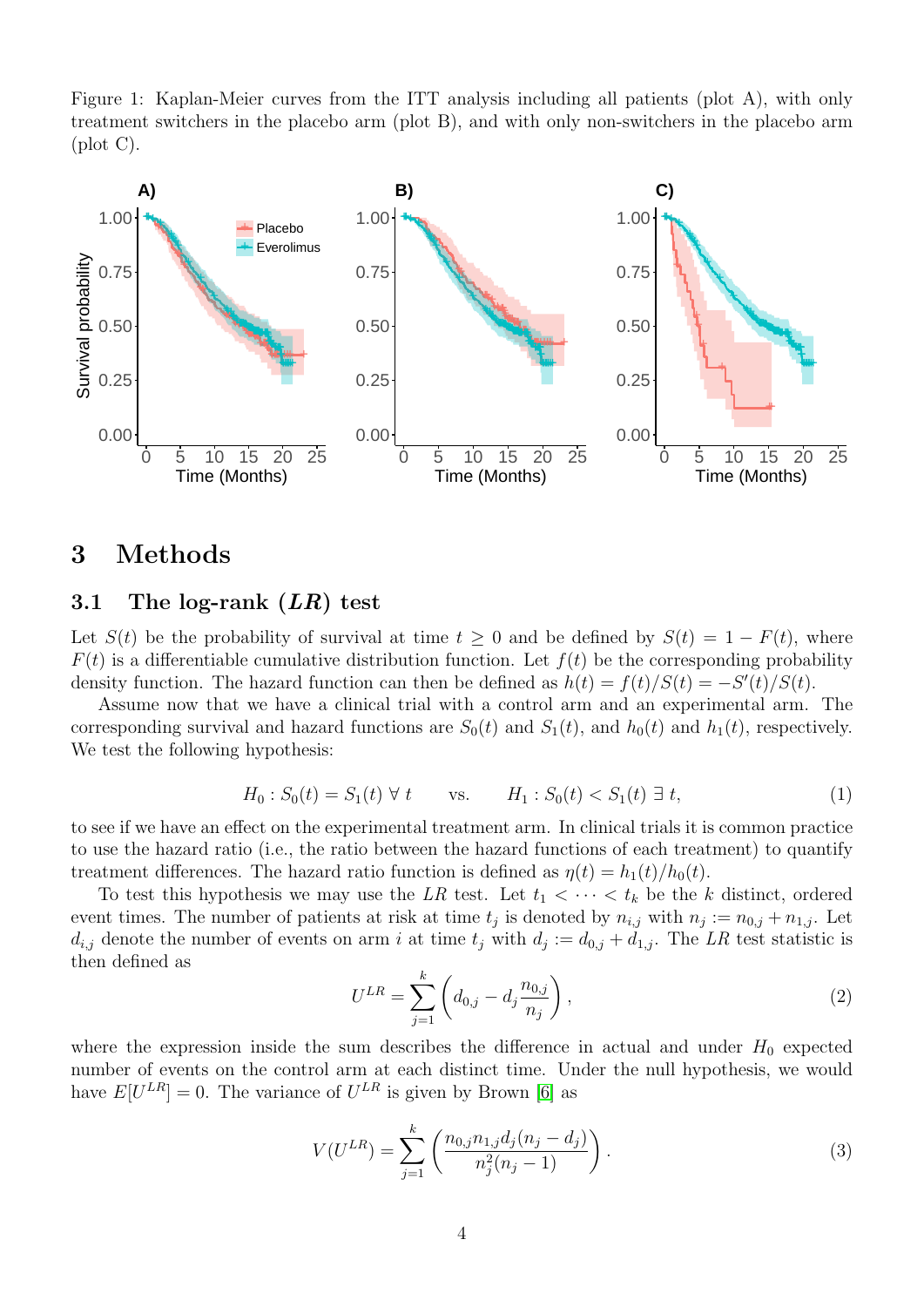<span id="page-4-0"></span>Figure 2: Power with the log-rank  $(LR)$  for different total number of events under two different models: the proportional hazards model and the exponential progression switching model presented in Section [3.3](#page-5-0) where patients switch treatment after disease progression with probability p.



For large sample sizes the test statistic  $Z^{LR} = U^{LR}/\sqrt{V(U^{LR})}$  is normally distributed with mean 0 and variance 1 under the null hypothesis, by the central limit theorem. For a model with proportional hazards, meaning  $\eta(t) = c$ , where  $c > 0$  is any constant, this unweighted LR test is optimal (see Schoenfeld [\[43\]](#page-20-6)) and power will increase with sample size. However, this is not the case under the presence of treatment switching.

In Figure [2](#page-4-0) we present a simple example that shows how the power behaves depending on the number of events both under the proportional hazards model and under the presence of treatment switching. More information about how the model is set up will be described in Section [3.3.](#page-5-0) Under proportional hazards we see that, using the  $LR$  test, the power increases with the number of events. However under treatment switching, using the  $LR$  test, we see that the power increases up to a point, and then decreases.

#### 3.2 Weighted log-rank (WLR) tests

Under the presence of treatment switching and following non-proportional hazards, the standard LR test is suboptimal. An alternative is the WLR test, defined as

$$
U^{WLR} = \sum_{j=1}^{k} w_j \left( d_{0,j} - d_j \frac{n_{0,j}}{n_j} \right),
$$
\n(4)

with variance

$$
V(U^{WLR}) = \sum_{j=1}^{k} w_j^2 \left( \frac{n_{0,j} n_{1,j} d_j (n_j - d_j)}{n_j^2 (n_j - 1)} \right).
$$
 (5)

The test statistic is defined as  $Z^{WLR} = U^{WLR}/\sqrt{V(U^{WLR})} \sim N(0, 1)$  under the null hypothesis [\[14\]](#page-18-8). By setting the weights  $w_j = 1$  (or any constant) we will get the standard (and unweighted) LR test.

Under the presence of treatment switching one expects a higher treatment effect in the beginning of the study that will decrease as the study progresses. Intuitively, by down-weighting late events, where treatment switching is expected to be high, we would achieve higher power than the standard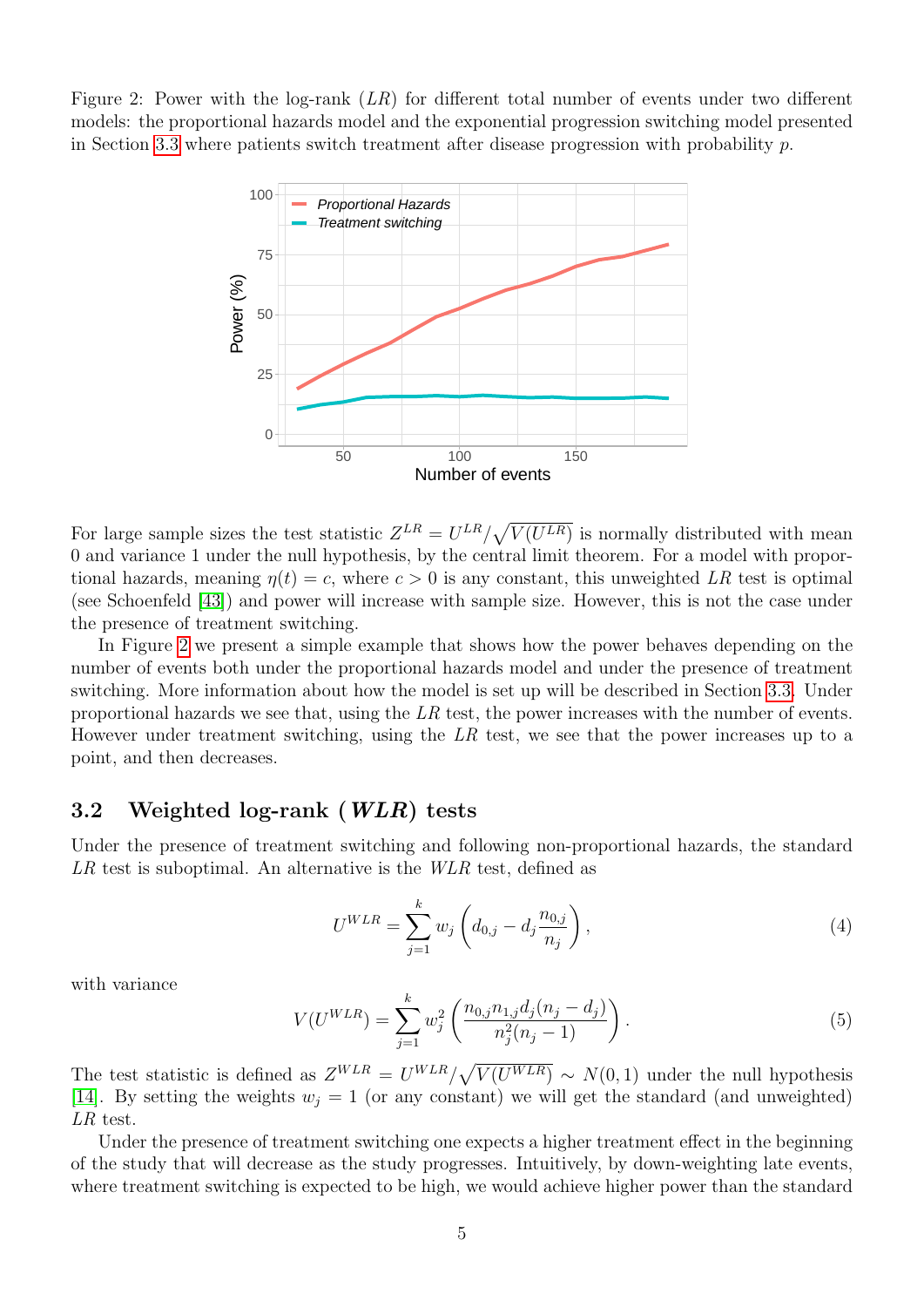LR test. For instance, the well known Fleming and Harrington class of weights [\[14\]](#page-18-8) have been receiving a lot of attention over the last years, in particular with the development of immunotherapy (see e.g., Jiménez et al.  $[20]$ ), since they allow to down-weight early or late event using the estimated pooled survival function  $S(t)$ .

#### <span id="page-5-0"></span>3.3 A modified weighted log-rank  $(mWLR)$  test based on exponential progression switching

In this section, we develop a  $mWLR$  test that is tailored to a situation with considerable treatment switching. Under the assumption that we know the true hazard rate function, the optimal LR weights would be

<span id="page-5-1"></span>
$$
w_j = -\log(\eta_j),\tag{6}
$$

where  $\eta_j$  represents the hazard ratio at time  $t_j$ .

In a regulatory setting the hypothesis test has to be pre-specified, therefore we propose to derive a hazard ratio model based on relevant clinical parameters and, through equation [\(6\)](#page-5-1), obtain a pre-specified weight function.

For simplicity, we assume exponential distributions for both progression and death. Let OS for patients receiving the control and experimental treatment be defined respectively as

$$
S_0^{\text{OS}}(t) = \exp\left(-\lambda_0^{\text{OS}} \cdot t\right),
$$
  
\n
$$
S_1^{\text{OS}}(t) = \exp\left(-\lambda_1^{\text{OS}} \cdot t\right).
$$
\n(7)

A PFS event is defined as either a disease progression or a death. We use independent exponential distributions for these two components of the PFS event and define time to PFS as the minimum of time to progression or death. Our model does not depend on progression in the experimental group, as it is not affected by treatment switching, but we assume that time to progression in the control group has survival functions

$$
S_0^{\mathcal{P}}(t) = \exp\left(-\lambda_0^{\mathcal{P}} \cdot t\right). \tag{8}
$$

As the competing progression and death risks are assumed to be independent and constant, the probability r that a patient in the control group has a progression before dying is

$$
r = \frac{\lambda_0^{\text{P}}}{\lambda_0^{\text{P}} + \lambda_0^{\text{OS}}}.\tag{9}
$$

The total PFS hazard is the sum of the component hazards, hence

$$
\lambda_0^{\rm PFS} = \lambda_0^{\rm P} + \lambda_0^{\rm OS}.\tag{10}
$$

For the RECORD-1 trial, as for most other oncology phase III trials, the medians  $m_i^{\text{PFS}}$  and  $m_i^{\rm OS}$  for PFS and OS respectively, are provided in the main publication [\[12\]](#page-18-4). We have that

$$
\lambda_0^{\text{OS}} = \log(2)/m_0^{\text{OS}},\tag{11}
$$

and

$$
\lambda_0^{\rm P} = \lambda_0^{\rm PFS} - \lambda_0^{\rm OS} = \log(2)/m_0^{\rm PFS} - \log(2)/m_0^{\rm OS}.\tag{12}
$$

Therefore if  $\lambda_0^{\text{P}} = \log(2)/m_0^{\text{P}}$ , it follows that

$$
m_0^{\rm P} = \frac{m_0^{\rm PS} \cdot m_0^{\rm OS}}{m_0^{\rm OS} - m_0^{\rm PS}}.\tag{13}
$$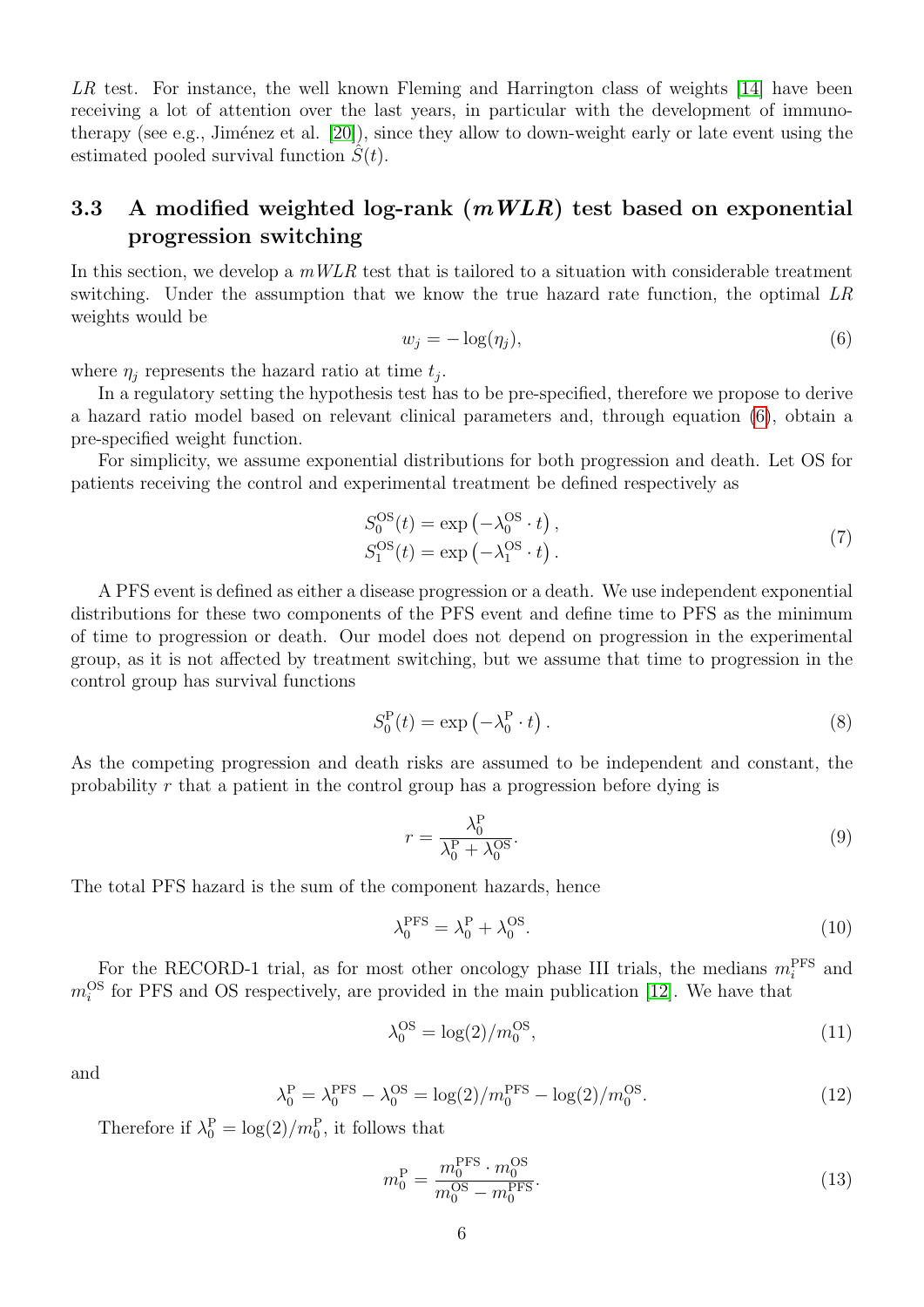Directly following a progression, patients in the control group are assumed to switch to experimental treatment with probability  $p$ . Thus, the total probability that a control arm patients will switch treatment before dying is defined as

<span id="page-6-2"></span>
$$
q = P(\text{progression}) \times P(\text{patient switches treatment } | \text{ progression}) = r \times p = \left(1 - \frac{m_0^{\text{PFS}}}{m_0^{\text{OS}}}\right) \times p. (14)
$$

Note that this is the probability of the patient progressing and switching at some time point. Progressions occurring after censoring will not be observed in a trial. Thus, the proportion of patients switching treatment before a trial ends will often be somewhat less than q.

Given the characteristics of the RECORD-1 trial discussed in Section [2,](#page-2-0) a patient switching from control to experimental treatment is assumed to switch OS hazard from  $\lambda_0^{OS}$  to  $\lambda_1^{OS}$ . This completes the model assumptions and we can now derive the hazard ratio function to obtain the proposed weights. The rationale of the model assumptions as well as alternative model choices are discussed in Section [6.](#page-14-0)

Patients randomized to the control group will belong, at a certain time  $t$ , to one of the following 4 categories: (i) non-progressed  $(np)$ , (ii) progressed and having switched to experimental treatment  $(ps)$ , (iii) progressed non-switched  $(pns)$ , or (iv) deceased. The flow between the Markov states is shown in Figure [3](#page-7-0) and the probabilities for the first 3 categories are given by the starting conditions  $S^{np}(t) = 1$ ,  $S^{ps}(t) = 0$  and  $S^{pns}(t) = 0$ , as well as by the following differential equations:

$$
\frac{dS^{np}(t)}{dt} = -(\lambda_0^P + \lambda_0^{OS}) \cdot S^{np}(t),
$$
\n
$$
\frac{dS^{ps}(t)}{dt} = p \cdot \lambda_0^P \cdot S^{np}(t) - \lambda_1^{OS} \cdot S^{ps}(t),
$$
\n
$$
\frac{dS^{pns}(t)}{dt} = (1 - p) \cdot \lambda_0^P \cdot S^{np}(t) - \lambda_0^{OS} \cdot S^{pns}(t).
$$
\n(15)

<span id="page-6-0"></span>The solution to this system of differential equations is given by

$$
S^{np}(t) = \exp\left(-(\lambda_0^P + \lambda_0^{OS}) \cdot t\right),
$$
  
\n
$$
S^{ps}(t) = \frac{p \cdot \lambda_0^P}{\lambda_0^P + \lambda_0^{OS} - \lambda_1^{OS}} \cdot \left(\exp\left(-\lambda_1^{OS} \cdot t\right) - \exp\left(-(\lambda_0^P + \lambda_0^{OS}) \cdot t\right)\right),
$$
  
\n
$$
S^{pns}(t) = (1 - p) \cdot \left(\exp\left(-\lambda_0^{OS} \cdot t\right) - \exp\left(-(\lambda_0^P + \lambda_0^{OS}) \cdot t\right)\right),
$$
\n(16)

and the total survival function for the control arm is therefore defined as

<span id="page-6-1"></span>
$$
S_0(t) = S^{np}(t) + S^{ps}(t) + S^{pns}(t) =
$$
  
=  $(1-p) \cdot \exp(-\lambda_0^{OS} \cdot t) + p \cdot \frac{\lambda_0^P \cdot \exp(-\lambda_1^{OS} \cdot t) + (\lambda_0^{OS} - \lambda_1^{OS}) \cdot \exp(-(\lambda_0^P + \lambda_0^{OS}) \cdot t)}{\lambda_0^P + \lambda_0^{OS} - \lambda_1^{OS}}.$  (17)

An obvious question is how this flow between Markov states translates into survival functions. In Figure [4A](#page-8-1) we provide an example of the composition of patients over time for each survival group as defined in equation [\(16\)](#page-6-0). In Figure [4B](#page-8-1) we show the resulting survival function for the control group (in teal). Moreover, in Figure [4B](#page-8-1) we also show the survival function for the experimental arm (in brown) as well as the survival function for the control group under proportional hazards (in pink) to make a visual comparison with the derived survival function for the control arm.

By definition, the hazard function for the control arm is  $h_0(t) = -S'_0(t)/S_0(t)$ . As the PFS rate is the sum of the progression and OS rates,  $\lambda_0^{\text{PFS}} = \lambda_0^{\text{P}} + \lambda_0^{\text{OS}}$ , it follows from equation [\(17\)](#page-6-1) that

$$
h_0(t) = \frac{v_0(t) \cdot \lambda_0^{\text{OS}} + v_1(t) \cdot \lambda_1^{\text{OS}} + v_{0p}(t) \cdot \lambda_0^{\text{PFS}}}{v_0(t) + v_1(t) + v_{0p}(t)},
$$
\n(18)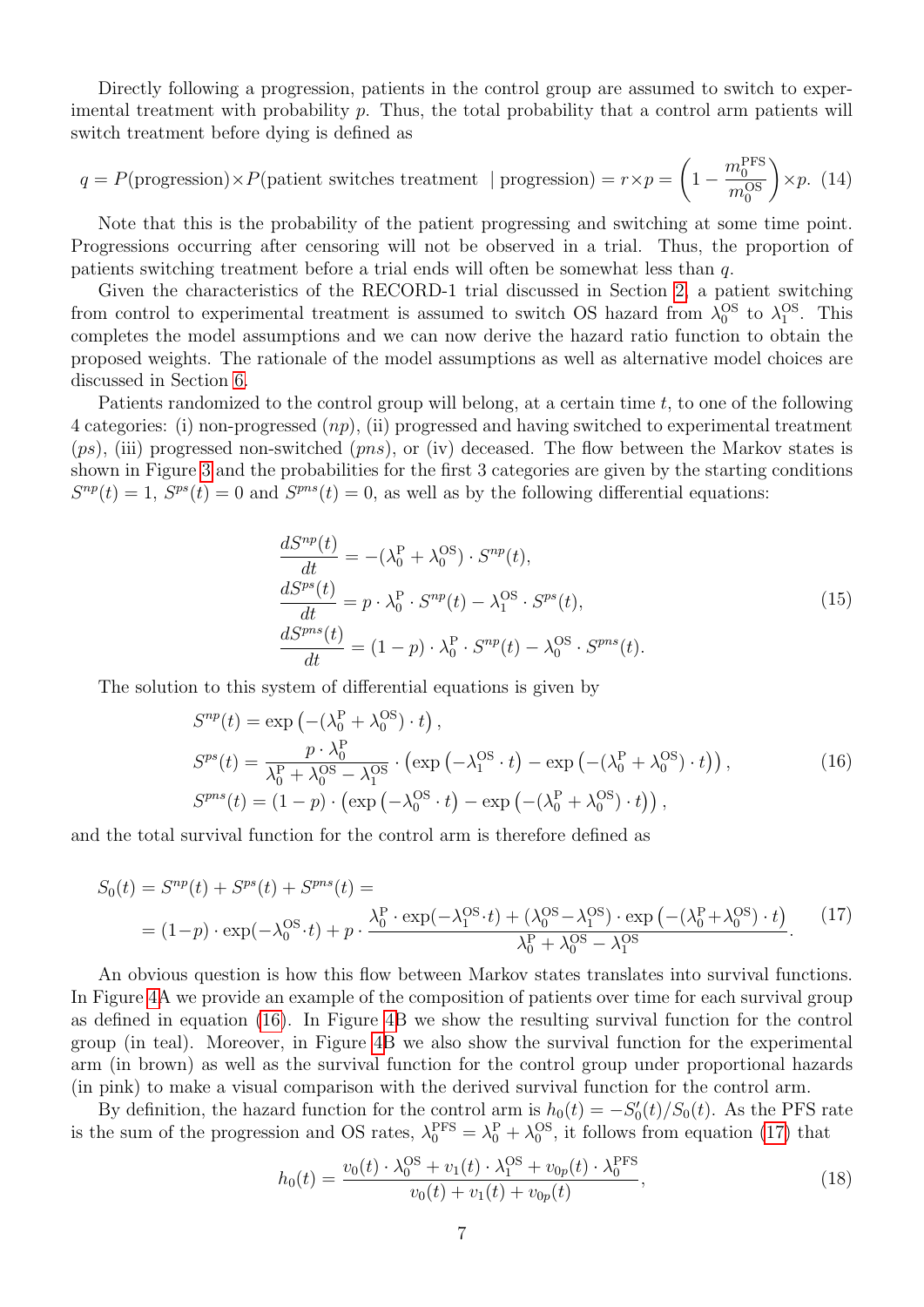<span id="page-7-0"></span>Figure 3: Markov chain states and transition rates.



where

$$
v_0(t) = (1 - p) \cdot (\lambda_0^{\text{PFS}} - \lambda_1^{\text{OS}}) \cdot \exp(-\lambda_0^{\text{OS}} \cdot t)
$$
  
\n
$$
v_1(t) = p \cdot \lambda_0^{\text{P}} \cdot \exp(-\lambda_1^{\text{OS}} \cdot t)
$$
  
\n
$$
v_{0p}(t) = p \cdot (\lambda_0^{\text{OS}} - \lambda_1^{\text{OS}}) \cdot \exp(-\lambda_0^{\text{PFS}} \cdot t).
$$
\n(19)

The hazard for the experimental arm simplifies to  $h_1(t) = \lambda_1^{\text{OS}}$  and we can calculate the hazard ratio over time,  $\eta(t) = \lambda_1^{\text{OS}}/h_0(t)$ . Therefore, the weights defined in equation [\(6\)](#page-5-1) are computed as  $w_j = -\log(\lambda_1^{\text{OS}}/h_0(t_j)).$ 

These weights will primarily depend on the assumed (conditional) treatment switching probability, p. Note that when  $p = 0$  the model simplifies into a proportional hazards model that assigns constant weights. That is, the proposed  $mWLR$  test coincides with the standard unweighted LR test. A common time scale parameter will not alter the weights, in the sense that if all times and time parameters are multiplied by a constant  $k$ , all weights remain the same. The assumed relation between the median survival of experimental and control will have little impact on the test weights except for the obvious change in power and for the fact that the initial value of  $w_j$  is proportional to the ratio between these medians of overall survivals. The test will have some dependency on the relative medians for progression and overall survival, as the test differentiates between time points with different proportions of non-deceased patients that have switched treatment.

In Figure [5A](#page-9-0), we present the hazard ratio functions produced by the proposed model assuming different values of p together with the real RECORD-1 hazard ratio. In Figure [5B](#page-9-0), we present the weight values obtained from equation [\(6\)](#page-5-1) for each of the hazard ratio functions presented in Figure [5A](#page-9-0).

In this section we have proposed a model that uses clinically relevant parameters to build a realistic hazard ratio function that explains the impact of treatment switching in a clinical trial. In fact, in Figure [5A](#page-9-0) we see that when using  $p = 1$  the proposed hazard ratio function closely approximates the hazard ratio function of the RECORD-1 trial. However, the true hazard ratio function is unknown when designing a trial, and the best we can do is build a "guess" based on prior clinical information from clinical trials with similar characteristics. In Sections [4](#page-8-0) and [5](#page-10-0) we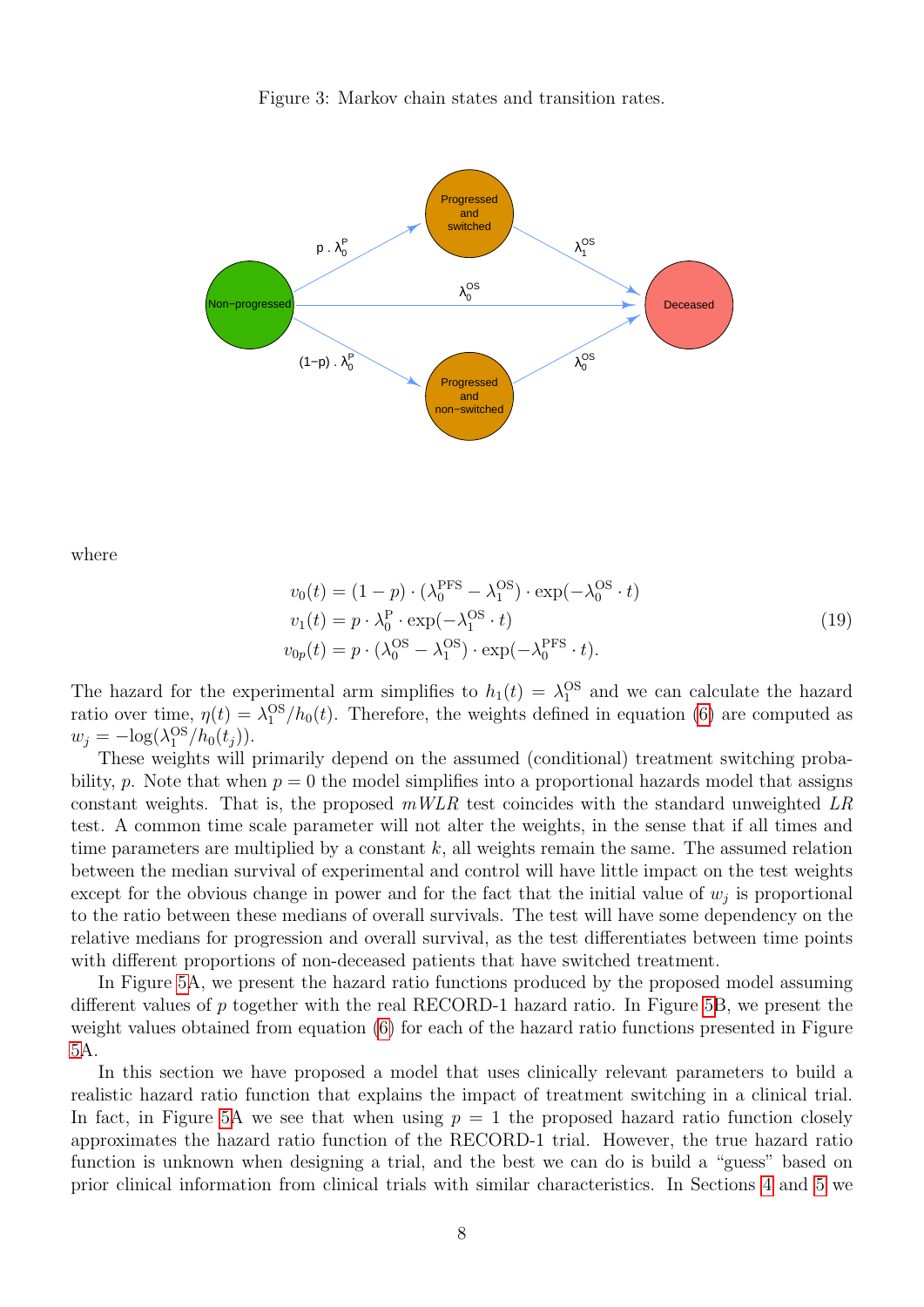<span id="page-8-1"></span>Figure 4: Plot A shows the survival probability for non-progressed patients (red), progressed and non-switched patients (green) and progressed and switched patients (blue) assuming  $p = 0.5$ ,  $m_0^{\text{PFS}} = 2, m_0^{\text{OS}} = 10, m_1^{\text{OS}} = 15.$  In plot B, we show the resulting survival functions for the control (teal) and experimental (brown) arms, and also as a comparison, the control arm under proportional hazards (pink).



implement an evaluation of the methodology presented in this section. To do so, we assume a true hazard ratio function and a pre-specified hazard ratio function that will be our "best guess". Let  $p$ refer to the probability of treatment switching after disease progression from the true hazard ratio function and  $p'$  refer to the probability of treatment switching after disease progression from the assumed (or "guessed") hazard ratio function.

### <span id="page-8-0"></span>4 Simulation study set-up

In this section we conduct a comprehensive simulation study to investigate the operating characteristics of the  $mWLR$  test with the hazard ratio model based on exponential progressions introduced in Section [3.3.](#page-5-0) The entire simulation study is based on a single scenario set-up where sample size, median OS, median PFS and total number of deaths are the same from those observed in the RECORD-1 trial. These values are presented in Table [1.](#page-8-2)

<span id="page-8-2"></span>Table 1: Median OS, median PFS, sample size, and total number number of deaths based on the RECORD-1 trial.

|                        |        | Control Arm Experimental Arm |
|------------------------|--------|------------------------------|
| Median OS (months)     | $5-10$ | 15                           |
| Median PFS (months)    |        |                              |
| Sample Size            | 139    | 277                          |
| Total number of deaths |        | 991                          |

Note that, in Table [1,](#page-8-2) the median OS in the control group ranges from 5 to 10 months as it is not possible to obtain its real value from the RECORD-1 trial data given the impact of treatment switching. The recruitment data was not taken from the RECORD-1 trial data and patients are assumed to be enrolled uniformly during 12 months.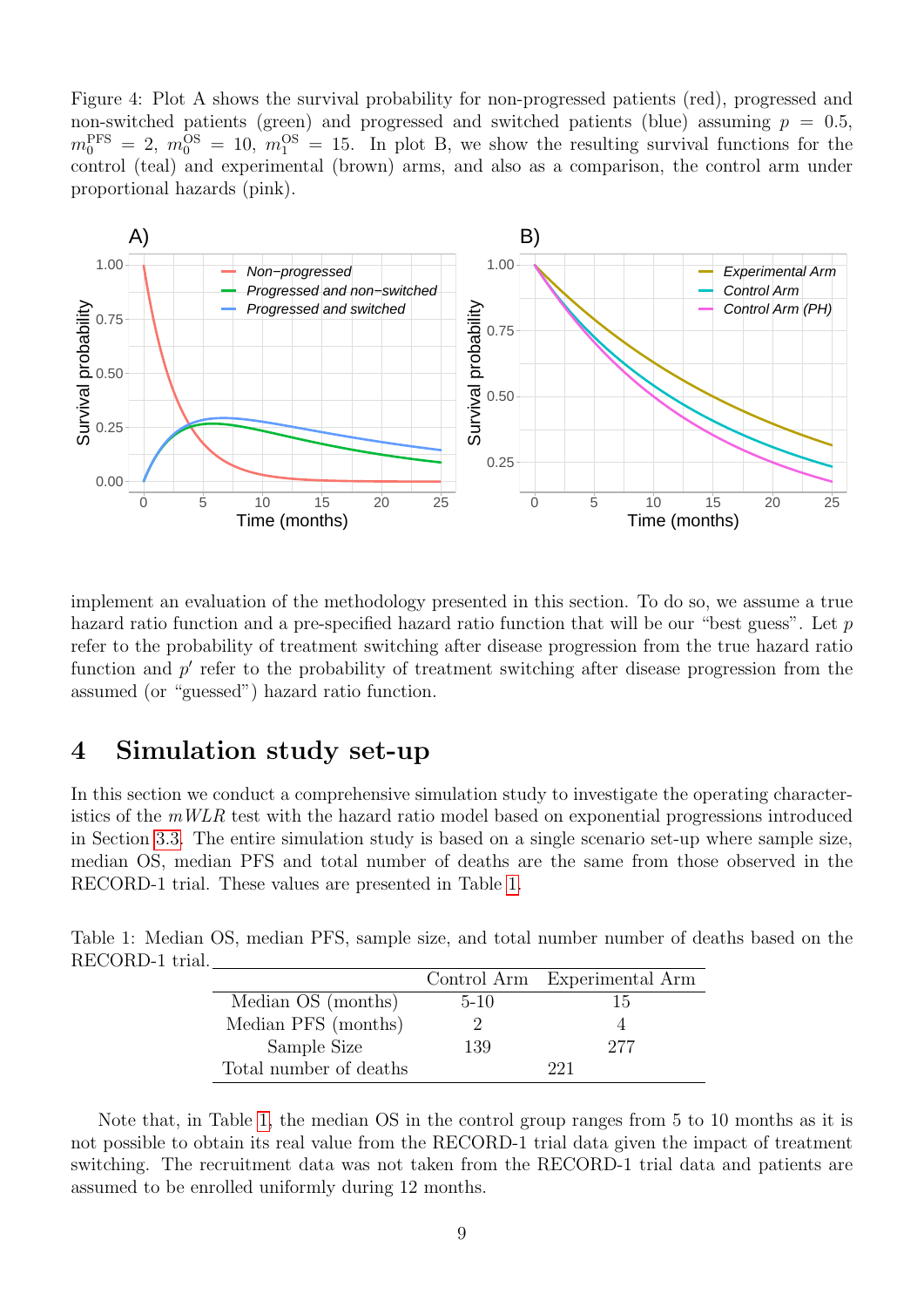<span id="page-9-0"></span>Figure 5: Hazard ratio from the RECORD-1 trial and hazard ratio functions obtained with the model based on exponential progression switching (plot A), and corresponding weights functions from equation [\(6\)](#page-5-1) (plot B), for  $p = (0, 0.2, 0.4, 0.6, 0.8, 1)$ ,  $m_0^{\text{OS}} = 10$  with  $m_1^{\text{OS}} = 15$  and  $m_0^{\text{PFS}} = 2$ . The weights using  $p = 0$  are equivalent to those from the standard log-rank  $(LR)$  test.



One may think of this set-up as if we would be designing a clinical trial similar to RECORD-1 trial, after having observed the RECORD-1 trial results. In other words, we are designing a clinical with solid and reliable historical information that allows us to pre-specify a sensible hazard ratio function. The performance of the  $mWLR$  test is compared with the performance of the standard LR test in terms of power and efficiency. The empirical power for both tests is calculated as

Power<sup>LR</sup> = 
$$
\frac{1}{M} \sum_{i=1}^{M} \mathbb{1} \left( Z_i^{LR} > \Phi^{-1} (1 - \alpha) \right)
$$
,  
\nPower<sup>*mWLR*</sup> =  $\frac{1}{M} \sum_{i=1}^{M} \mathbb{1} \left( Z_i^{mWLR} > \Phi^{-1} (1 - \alpha) \right)$ , (20)

and the relative efficiency between mWLR and LR as

<span id="page-9-1"></span>Efficiency = 
$$
\left(\frac{Z^{mWLR}}{Z^{LR}}\right)^2
$$
, (21)

where  $\alpha = 0.025$  and  $M = 10^4$  corresponds to the number of simulations implemented implemented in R [\[36\]](#page-20-7) for each scenario. Equation [\(21\)](#page-9-1) should be interpreted as the efficiency of  $mWLR$  with respect to LR where values above 100% imply a better performance of the  $mWLR$  test with respect to LR, and values below 100% imply a better performance of LR with respect to the  $mWLR$  test.

Let  $\hat{\pi}$  denote the estimated power. As  $M = 10^4$  simulation runs are performed for each point in power diagrams, the simulation error (95% confidence interval) is  $\pm 1.96 \cdot \sqrt{\hat{\pi}(1-\hat{\pi})/M}$ , at most  $\pm 1.0$  percentage points.

One of the key characteristics of this methodology is that it relies on the pre-specification of a hazard ratio function that depends on prior values of median OS, median PFS and probability of switching. As presented in Figure [5,](#page-9-0) depending on  $p$ , the hazard ratio function has different shapes. However, if  $p'$  is not close to  $p$ , the model may not work very well since the hazard ratio function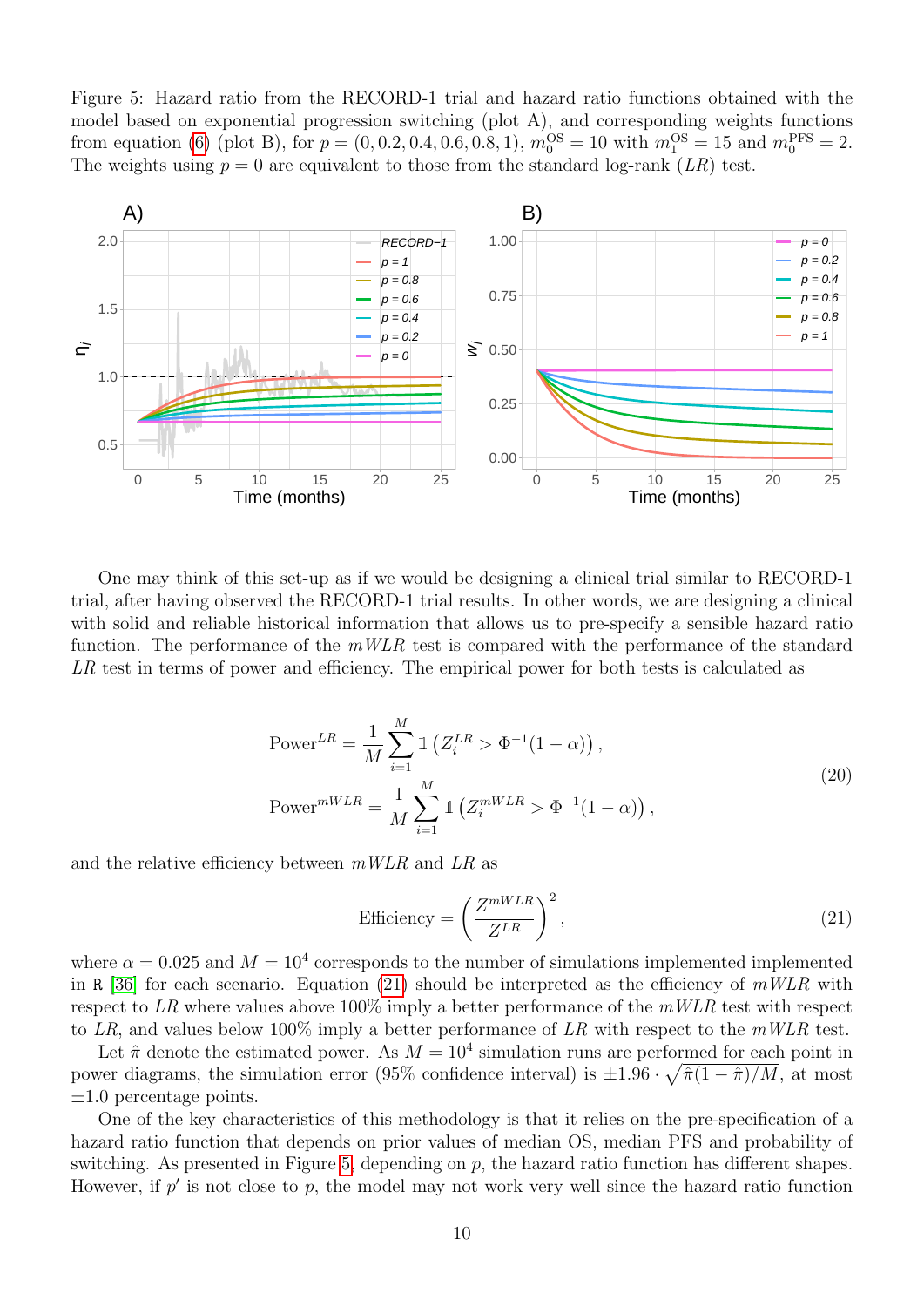would be misspecified. In the simulation study we primarily focus on evaluating the performance of the proposed model under the presence of a high proportion of treatment switching. However, we also make an evaluation in cases where  $p$  and  $p'$  are not close, and compare the results with those from the standard LR test.

Moreover, in order to provide an entire overview of the model performance we also compare the  $mWLR$  test, in a scenario with a high values of p, with the test based on the restricted mean survival time and the Max Combo test, which are known to have higher power than the standard LR test under non-proportional hazards.

Note that we do not test on the real RECORD-1 data the proposed weight function built with the model presented in Section [3.3](#page-5-0) since it is out of the scope of this article re-analyzing or making new clinical interpretations of the RECORD-1 trial data.

### <span id="page-10-0"></span>5 Results

#### <span id="page-10-1"></span>5.1 Performance of the new test

In this section we present the results from the simulation set-up described in Section [4](#page-8-0) that provides a scenario that can be considered similar to the RECORD-1 trial and hence realistic.

We start this performance evaluation by considering the extreme case where all patients in the control group switch treatment after disease progression  $(p = 1)$ . If we take  $p' = 1$ , this is the scenario where  $mWLR$  has the greatest benefit compared to the standard  $LR$  test. Moreover, this scenario would not be so far from what was observed in the RECORD-1 trial, where 111 out of the 139 patients randomized to the control arm switched treatment, giving an estimate for q of 80%. We don't know how many patients, in the control arm, died before progression but with reasonable assumptions regarding the competing risks for progression and death (see equation  $(14)$ ), p can be expected to be considerably higher than  $q$ , although not exactly 1. Later on, we assess the test performance for  $p' = p$  ranging from 0 to 1.

In Section [5.2](#page-12-0) we assess the robustness of the proposed test when the degree of treatment switching is misspecified, with the test parameter  $p'$  being different from  $p$ . Although the LR test is currently the dominating analysis method, we compare  $mWLR$  also against other alternatives, the Max Combo test and Restricted Mean Survival, in Section [5.3.](#page-13-0)

Throughout this section, we assume that median time to progression is  $m_0^P = 2$  months in the control group. For the median OS, we assume  $m_1^{\text{OS}} = 15$  months for the experimental treatment, while we consider a range of values for patients on control treatment. With no treatment switching  $(p = 0)$  the *unaffected* hazard ratio for OS in our model would be  $HR_u = m_0^{OS}/m_1^{OS}$ . Taking median survival on control ranging from  $m_0^{\text{OS}} = 5$  months to  $m_0^{\text{OS}} = 10$  months, the unaffected HR ranges from  $HR_u = 5/15 \approx 0.33$  to  $HR_u = 10/15 \approx 0.67$ .

Figure [6](#page-11-0) shows that  $mWLR$  is much more powerful and therefore efficient than the LR test when  $p = p' = 1$  for different values of  $m_0^{\text{OS}}$ . Obviously, the absolute increase in power depends on how large the power is for the LR test. For example, when  $m_0^{\text{OS}} = 5$  and  $\text{HR}_u \approx 0.33$ , LR power is equal to 96%, leaving limited room for further power increase. However,  $mWLR$  reaches a power of 99%. When  $HR_u = 0.5$ , the absolute increase in power is larger, going from 45% up to 66%. The efficiency with respect to LR goes from 143\% to 171\%. That is, the trial would have required a much lower sample size if the proposed  $mWLR$  test would have been used instead of the standard LR test.

In practice,  $HR_u$  is unknown when planning the trial, so it is reasonable to consider the performance of the tests over a range of  $HR_u$  values. If results on PFS are very convincing and treatment switching is high, it is not certain that regulators would require a formal statistical significance for OS. It is therefore of importance that the increase in efficiency with  $mWLR$  would also lead to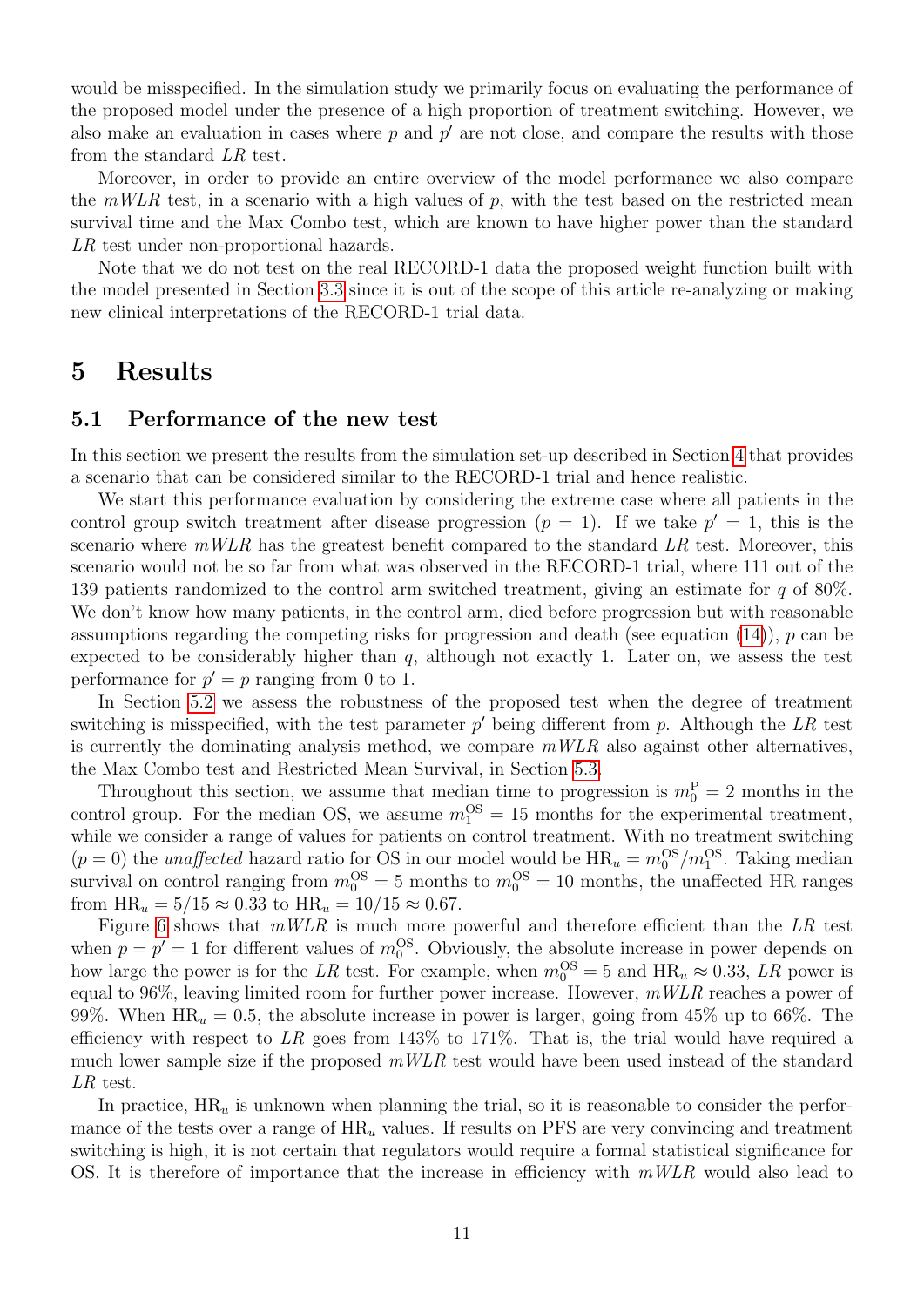<span id="page-11-0"></span>Figure 6: Power of the modified weighted log-rank  $(mWLR)$  test and the log-rank  $(LR)$  test (plot A) and efficiency of the  $mWLR$  test with respect to the LR test (plot B) assuming  $p = 1$  and  $p' = 1$ for values of  $m_0^{\text{OS}}$  that range from 5 to 10 months and the corresponding hazard ratio  $\eta$ .



lower p-values even if neither test reaches statistical significance. For example, when  $m_0^{\text{OS}} = 10$  and power is relatively low, more than  $99\%$  of simulations gave a lower p-value for the  $mWLR$  test than for standard LR.

The previous example with  $p = 1$  is the most challenging scenario, but it is where  $mWLR$  most clearly dominates the LR test. With the correct treatment switching assumption (i.e.,  $p' = p$ ),  $mWLR$  outperforms the standard LR test for all values of p. However, as presented in Figure [7,](#page-12-1) the benefit is practically neglectable if the degree of treatment switching is low. In fact, we do not think that the  $mWLR$  test is worthwhile if p is known to be small, say  $p \leq 0.4$ . On the other hand, the efficiency gain of 5% when  $p = 0.5$  is not neglectable since a 5% decrease in sample size may translate into high cost savings. An even clearer indication for using  $mWLR$  is when the investigator team fears that  $p > 0.75$ . For example, when a trial is designed, the "best guess" of the probability of treatment switching after disease progression may be  $p' = 0.6$ , where the efficiency of  $mWLR$  with respect standard LR is about 110% if  $p' = p$ . However, the prediction of p' may be quite uncertain, ranging from rather low treatment switching, where LR would do well, up to perhaps  $p' = 0.75$  (with a potential efficiency of around 120%) or even  $p' = 0.9$  (with an efficiency of 148%) if  $p' = p$ . Such situations, where p' is uncertain when pre-specifying the analysis, will be further explored in the next subsection.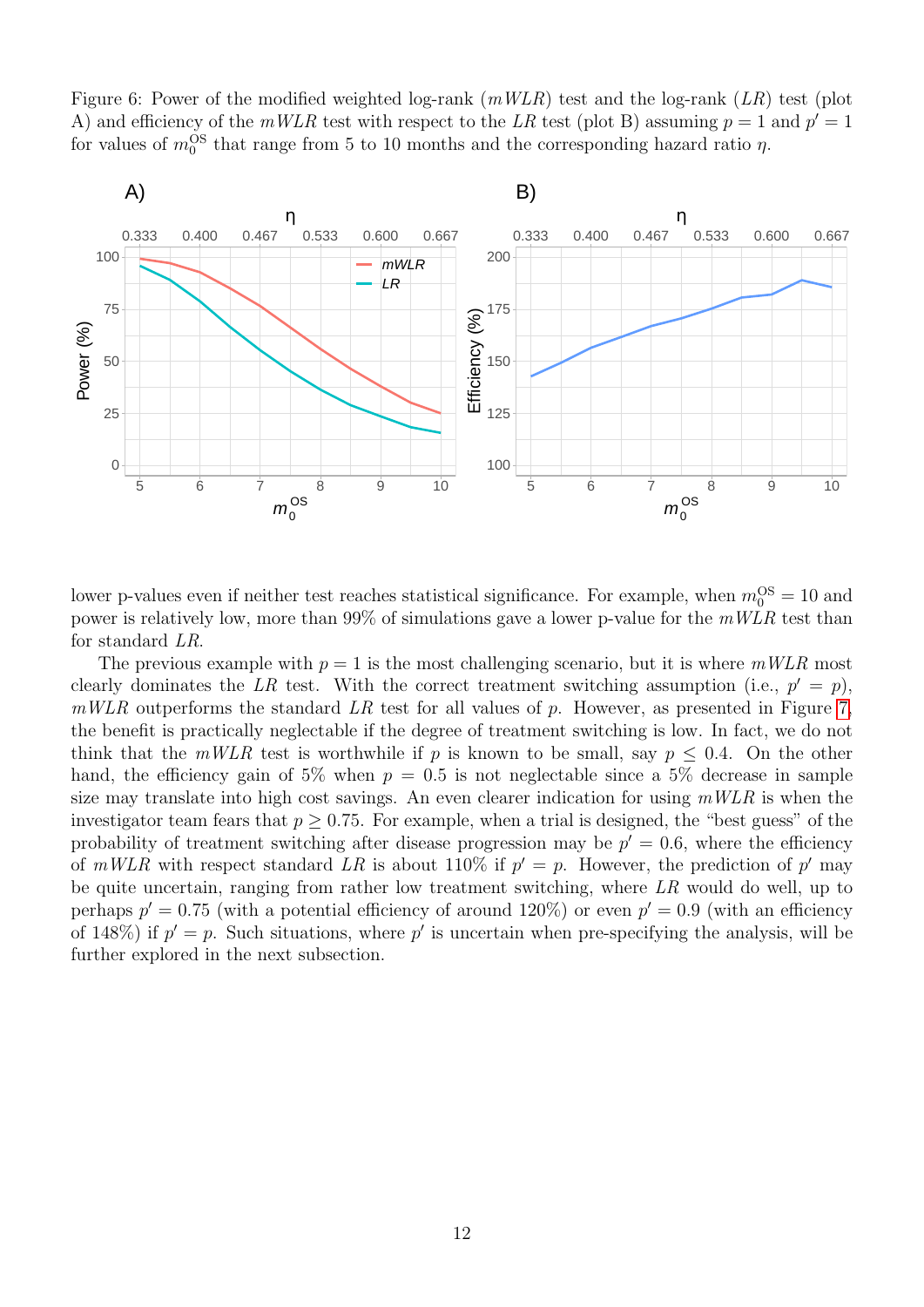<span id="page-12-1"></span>Figure 7: Efficiency of the modified weighted log-rank  $(mWLR)$  test with respect to the log-rank  $(LR)$  test assuming matching values of p and p' (i.e.,  $(p = 0, p' = 0)$ ,  $(p = 0.1, p' = 0.1)$ , ...,  $(p = 0.1, p' = 0.1)$  $(1, p' = 1)$  for a fixed value of  $m_0^{\text{OS}} = 10$  months.



#### <span id="page-12-0"></span>5.2 Robustness

As indicated by Figure [7,](#page-12-1) efficiency is increasing rapidly as  $p$  increases, with a value of 187% when  $p = 1$  and  $p' = 1$ . The downside is that, assuming  $p' = 1$ ,  $mWLR$  is only better than LR when  $p > 0.7$  and has an efficiency lower than 100% when treatment switching after disease progression is  $p \leq 0.7$ , as presented in Figures [8A](#page-13-1) and [8B](#page-13-1). We could argue that  $mWLR$  with  $p' = 1$  is relatively robust when we are convinced that treatment switching will be very high. However, choosing a somewhat lower design parameter,  $p'$ , will give a more robust test if  $p$  is not known to be 1.

By construction of the test, it is not surprising that  $mWLR$  is the best test for a certain value of p if designed with the matching treatment switching parameter (i.e.,  $p' = p$ ) as presented in Figure [9B](#page-14-1), where the dot in each curve represent the value of  $p'$  that maximizes efficiency of  $mWLR$  with respect to LR for a given value of p.

For a practical situation in a scenario with the characteristics presented in Section [4,](#page-8-0) a large expected treatment switching, but also a relatively large uncertainty around  $p'$ , one solution could be to assume  $p' = 0.7$  for the following reasons:

- i The test is optimal if  $p' = p$ .
- ii It is more efficient than the standard LR if  $p \geq 0.7$  with efficiency values that go from 115%  $p = 0.7$  to 160\% at  $p = 1$  (see Figure [9A](#page-14-1)).
- iii If  $p < 0.7$ , it would still be more efficient than standard LR for values of  $p > 0.45$ .
- iv If  $p < 0.45$ , the loss would still be rather limited, especially for values of  $p \geq 0.3$  where the efficiency is above 96%.
- v If  $p = 0$ , the test has an efficiency of 87%.

Thus,  $mWLR$  with  $p' = 0.7$  shows a balance between being robust to mid-degrees of treatment switching while having large efficiency for high-degree treatment switching with respect to the standard LR test.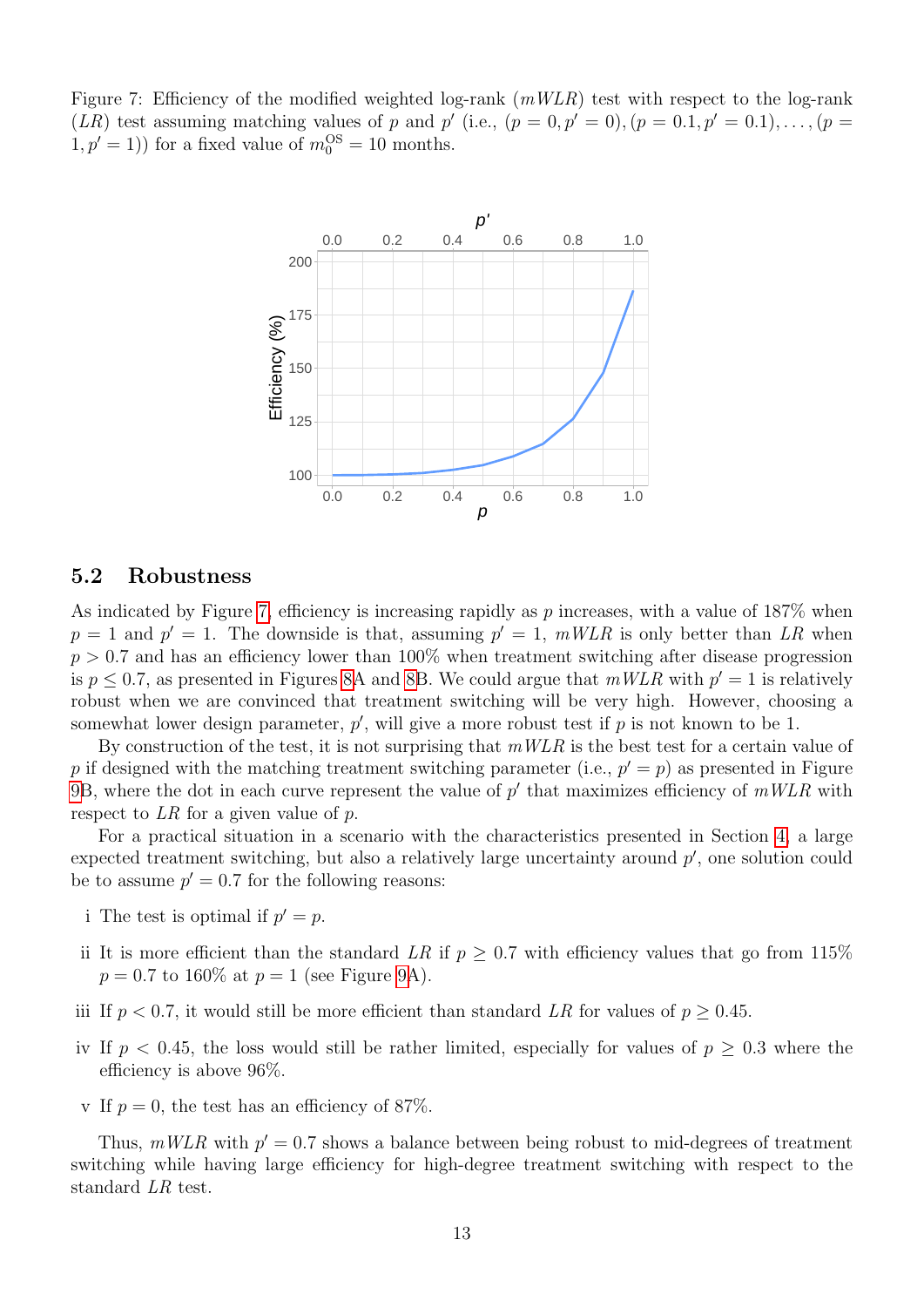

<span id="page-13-1"></span>Figure 8: Power of the modified weighted log-rank  $(mWLR)$  test and the log-rank  $(LR)$  test (plot



As noted, the *relative* values of the medians are much more important for the results than the absolute values. The model is time-scale invariant. This means that, if all times, medians, etc., were multiplied with a factor 2, say, the power would be the same. Follow-up and inclusion time also has to be expanded for this to hold exactly, but as long as maturity (the fraction of patients followed to death) does not change much, the impact of these times is rather limited. Of greater interest is what happens if median time to progression is changed relative to median OS. Supplementary material contains replications of Figure [9B](#page-14-1) when  $m_0^{\text{PFS}}$  is 1 and 4 months, respectively, instead of 2 as in the main model (see Figures S1 and S2 respectively). When  $m_0^{\text{PFS}} = 1$ , patients progress faster with respect to  $m_0^{\text{PFS}} = 2$ , which translates into higher values of q (i.e., a larger proportion of patients that actually switch after disease progression before dying) and therefore a higher efficiency of  $mWLR$  with respect to LR compared to the one observed with  $m_0^{\text{PFS}} = 2$ . In contrast, when  $m_0^{\text{PFS}} = 4$ , patients progress slower which translates into lower values of q and therefore a lower efficiency of  $mWLR$  with respect to LR compared to the one observed with  $m_0^{\text{PFS}} = 2$ . However, these differences are in line with how the test is constructed and we can say the conclusions obtained using  $m_0^{\text{PFS}}$  equal to 1 and 4 are qualitatively the same to the conclusions obtained with  $m_0^{\text{PFS}} = 2$ .

#### <span id="page-13-0"></span>5.3 Comparison with other methods

In this section we provide a comparison with two methods that have been receiving quite a lot of attention in the last years given their good performance under non-proportional hazard with respect to the standard LR test: the Max Combo test  $[21, 28]$  $[21, 28]$  and the test based on the restricted mean survival time [\[42\]](#page-20-5).

It is important to mention that the test based on the restricted mean survival time is highly depending on the truncation time. Hence, in order to have an objective and fair comparison between these tests, the truncation time for the test based on the restricted mean survival time is linked to the data and is pre-specified as the minimum of the maximum observed event or censored time of each arm (i.e., minimax observed time).

With respect to the Max Combo test and following Roychoudhury et al. [\[41\]](#page-20-8), we implement it considering the maximum of four correlated Fleming-Harrington class of weights:  $(\rho = 0, \gamma = 0)$ ,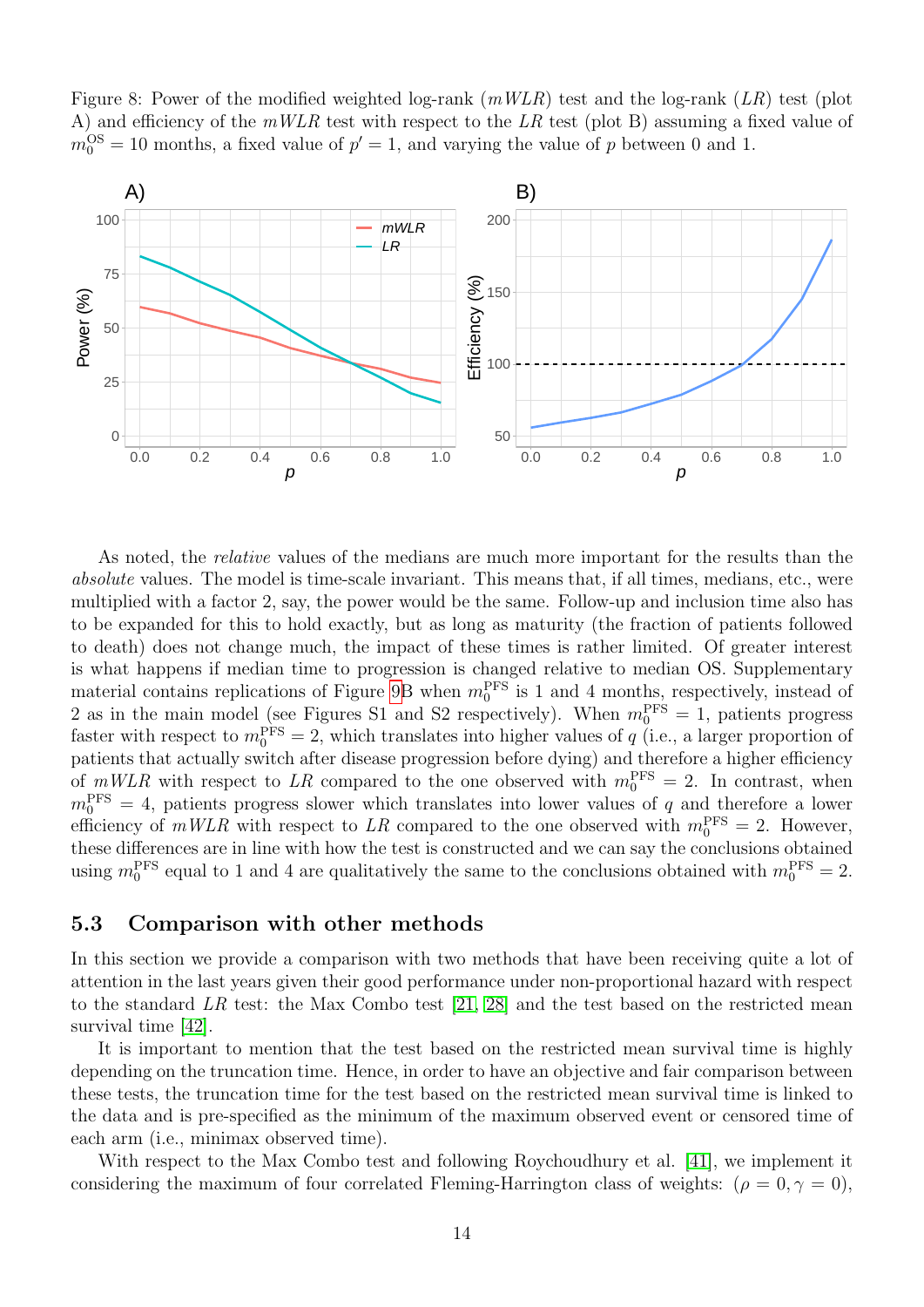<span id="page-14-1"></span>Figure 9: Efficiency between the modified weighted log-rank  $(mWLR)$  test and the log-rank  $(LR)$ test assuming a fixed value of  $m_0^{\text{OS}} = 10$  months and varying both p and p' between 0 and 1. Values above 100% favor  $mWLR$  and values below 100% favor LR.



 $(\rho = 1, \gamma = 0), (\rho = 0, \gamma = 1)$  and  $(\rho = 1, \gamma = 1)$ .

This comparison is made using the same set-up as in Section [5.1](#page-10-1) which is realistic and similar to the RECORD-1 trial. The efficiency of  $mWLR$  with respect to the test based on the restricted mean survival time (Figure [10A](#page-15-0)), shows that when the recommended value  $p' = 0.7$  is used, in a scenario with these characteristics,  $mWLR$  is more efficient that the test based on the restricted mean survival time for  $p > 0.45$ , reaching an efficiency of 137% when  $p = 1$ , and 112% when  $p = 0.7$  where the test is optimal. Moreover, the efficiency loss for  $p < 0.45$  is rather limited with an efficiency of 90% even when  $p = 0$ .

The efficiency of  $mWLR$  with respect to the Max Combo test (Figure [10B](#page-15-0)), shows that in a scenario with these characteristics, using the recommended value  $p' = 0.7$ ,  $mWLR$  is as good as, or more efficient than the Max Combo test for all values of  $p$ , reaching an efficiency of 200% when  $p = 1$ . For values of  $p \leq 0.3$  however, the performance between  $mWLR$  and Max Combo is similar with efficient values below 105%.

Overall, these results are in line with the results obtained in Section [5.2](#page-12-0) where the test is fairly robust for  $p' = 0.7$  also in comparison with other testing alternatives particularly suitable for scenarios where the proportional hazards assumption does not hold.

### <span id="page-14-0"></span>6 Discussion

In this article we propose a new class of weighted  $log-rank (WLR)$  tests to be used when treatment efficacy is decreasing over time. The motivating application is when a substantial amount of patients in the control group switches during the clinical trial to a more effective treatment. This is, for ethical reasons, often occurring in phase III oncology clinical trials. However, the proposed test or another test based on the same idea may be applicable in other situations when there is a similar pattern of decreasing efficacy over time. One example outside of the treatment switching application is when the experimental treatment affects only one of several risk components. More precisely, if a trial is including patients with a recent stroke, a drug that is effective in preventing (new) strokes may show large benefit on all-cause mortality in an initial phase. However, the hazard ratio will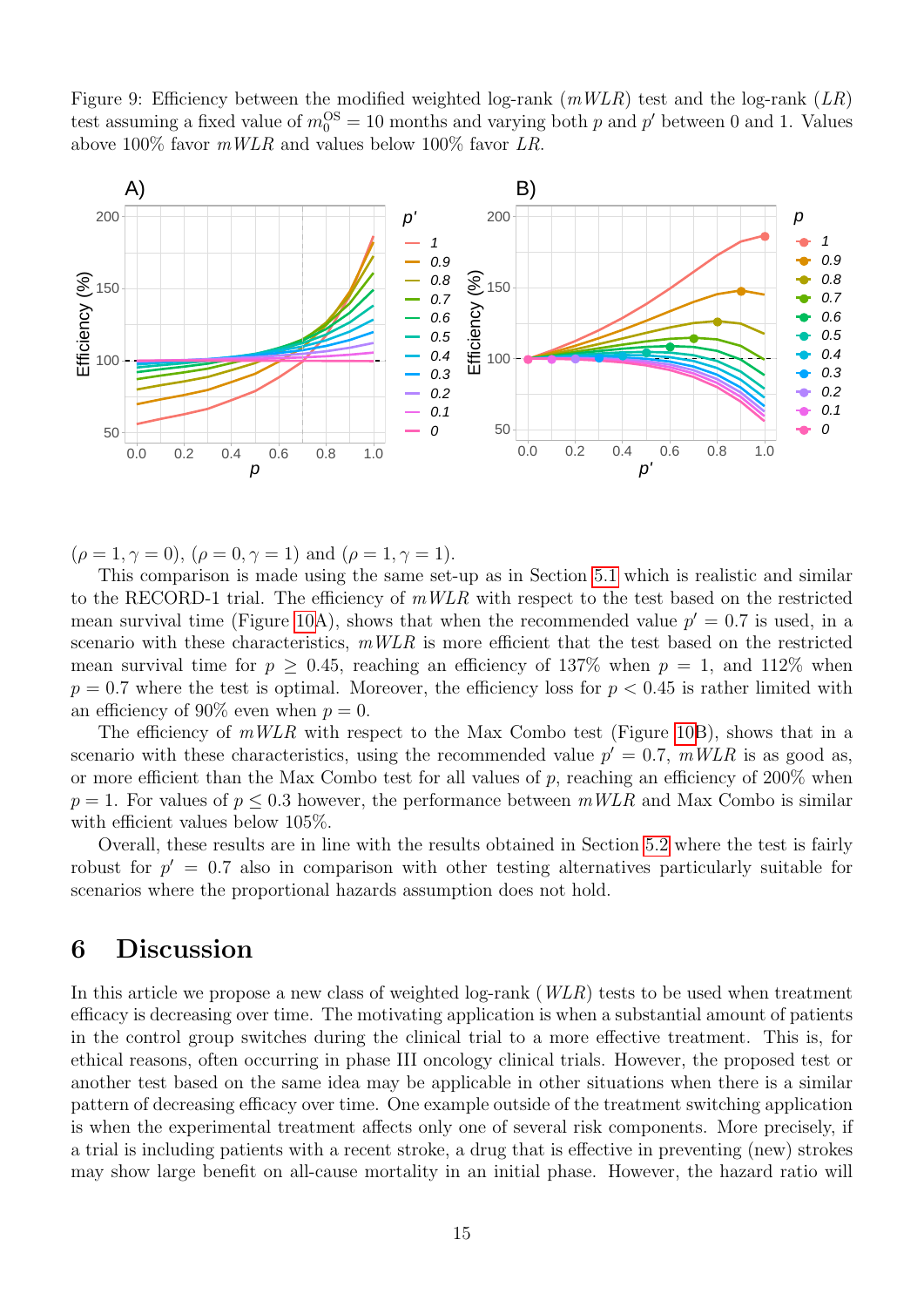<span id="page-15-0"></span>Figure 10: Efficiency between the modified weighted log-rank test  $(mWLR)$  with respect to the test based on the restricted mean survival time (plot A), and efficiency between  $mWLR$  test with respect to the Max Combo test (plot B) assuming a fixed value of  $m_0^{\text{OS}} = 10$  months varying p between 0 and 1, and  $p'$  between 0.5 and 1. Values of efficiency over 100% favor the  $mWLR$  test and values below 100% favor the test based on the restricted mean survival time or the Max Combo test.



gradually increase over time when the relative risk of stroke-related deaths starts to decrease and other causes of mortality start to be present in a large part of the total number of deaths.

According to the FDA [\[16\]](#page-18-1), endpoints for later phase efficacy studies evaluate whether a drug provides a clinical benefit such as prolongation of survival or an improvement in symptoms. In oncology late phase clinical trials, overall survival (OS) is usually the preferred endpoint for final approval since it does not rely on any assumption, although progression-free-survival (PFS) is often accepted for conditional approval, awaiting direct evidence of a survival benefit. The FDA [\[15\]](#page-18-11) also acknowledges that in most trials, some patients may not receive the treatment assigned by randomization because of poor response, improvement or worsening of disease, or high toxicity among other reasons. In general, informative dropout may be of concern even if it occurs before the initiation of treatment as it can cause a distortion of the results. However, despite the potential treatment effect dilution that an intent-to-treat (ITT) analysis may cause, this type of analysis is the gold standard in confirmatory trials. The reason is that it ensures that the comparability of populations created by randomization is maintained and reduces the risk that bias will be introduced during the trial or during the analysis. Treatment switching obviously may distort what would have happened if patients would have been treated only with the drugs from the treatment arms in which they were randomized. However, even if it is possible to model what the relative efficacy would have been without treatment switching, such a model cannot be based solely on randomization since unknown factors will influence which patients from the control arm switch treatment.

In this article we are motivated by the RECORD-1 trial, a phase III clinical trial that compares placebo with everolimus in patients with metastatic renal-cell carcinoma where almost 80% of the patients switched from the placebo arm to receive everolimus after disease progression. Figure [1B](#page-3-1) shows that placebo patients who switched treatment had much longer average survival than those who did not switch treatment as presented in Figure [1C](#page-3-1). However, this comparison is not randomization-based. One of the key questions is why some patients choose to switch, or not to switch, treatment? One could for example imagine that patients from the placebo arm with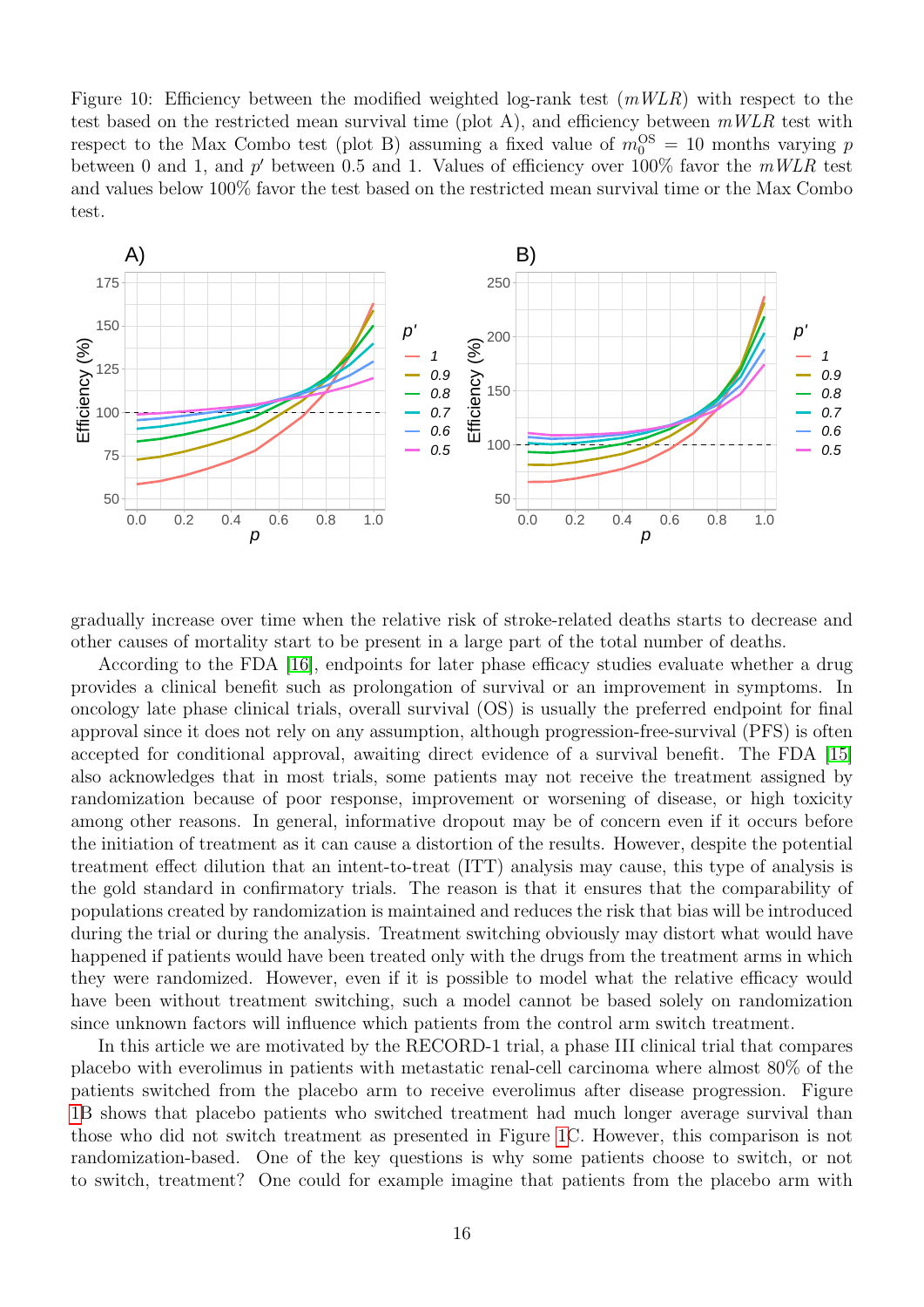particularly poor prognosis could receive palliative care instead of a new treatment with potential side effects. Techniques used to analyse observational data could be useful for example to determine the magnitude of an effect in patients actively taking a drug. However, a statistically significant ITT comparison between two randomized groups would provide more robust evidence of treatment efficacy, although sometimes the ITT analysis of OS is not feasible given ethical constraints. The methodology proposed in this article aims to increase the power in an ITT analysis under a high proportion of patients that switch treatment after disease progression.

The most common test used for confirmatory time-to-event clinical trials is the unweighted  $log-rank$  test  $(LR)$ . However, given that nonparametric tests are relatively infrequent for primary analyses in other clinical trials, one may ask why  $LR$  is so popular for survival trials. One answer is that common parametric test alternatives often are relatively in-efficient [\[8\]](#page-17-7). If the hazard ratio is constant over time, the unweighted  $LR$  test is the most powerful test. Proportional hazards is a decent approximation in some cases, but there are many examples where this assumption does not hold. One area in which this assumption is clearly not met is immuno-therapy (see e.g., Rahman [\[37\]](#page-20-9)). However, from our point of view, it is a mistake to think that the LR should have a general precedence because it is labelled as "unweighted". One may view the Wilcoxon test [\[31\]](#page-19-12) as a weighted version of the  $LR$  test, but one could equally well view LR as a weighted version of Wilcoxon. The fact is that LR is equivalent to attributing a certain strictly decreasing "score" to each observation, depending on its rank order (see Leton and Zuloaga [\[29\]](#page-19-13)). We argue that different scores (or LR weights) should be used when they can be pre-specified to give considerably higher power while strongly controlling the type-I error.

The Fleming-Harrington class of weights can be used with strictly decreasing weights under the presence of treatment switching. However, if weights are not strictly decreasing then type-I error is not controlled as showed by Magirr and Burman [\[30\]](#page-19-9). This also holds for the Max Combo test, which is an omnibus test with four different Fleming-Harrington test components. A difference between our proposal and the Fleming-Harrington class of weights is that our weights are functions of time, instead of functions of the estimated pooled survival function. A benefit is that it is more natural to model the effect under treatment switching in the time scale. Also, as seen in the simulation results presented in this article, our test mostly outperforms the Max Combo test.

Hypothesis tests should be complemented with clinically relevant estimates. The Kaplan-Meier curves, together with censoring patterns, give essentially all information, although more condensed measures are also valuable. Median survival and survival at, for instance, 2 years are clinically meaningful. Cure rate (if applicable) and otherwise (restricted) mean survival may have even greater bearing. These parametric estimates are useful complements to a statistical significance, but they are often too variable to themselves correspond to efficient hypothesis tests. LR tests, weighted or unweighted, can give estimates of an average hazard ratio or a parametric hazard ratio time function. This can be done by simply multiplying the number of patients at risk in the experimental arm with the tentative hazard ratio when calculating the LR statistic. The hazard ratio that makes the test statistic equal zero leads to the hazard ratio estimate. The problem with this is that, for example, an estimated average hazard ratio is difficult to interpret when hazards are meaningfully non-proportional.

In this article, we have promoted the use of pre-specified  $LR$  tests with non-increasing weights that correspond to the predicted hazard ratio function over time. We have developed one class of weights using prior information regarding median times to progression and to death, depending on actual treatment, as well as about the expected probability of treatment switching. For a concrete clinical trial, it may be possible to develop other models for the hazard ratio function, better tailored to existing pre-clinical and early-phase clinical data, other indications, competitor data, clinical judgment etc. (see Burman and Wiklund [\[7\]](#page-17-8)).

We also tested the robustness of our proposal under hazard ratio model misspecification. In other words, we have assumed an expected probability of treatment switching and tested its performance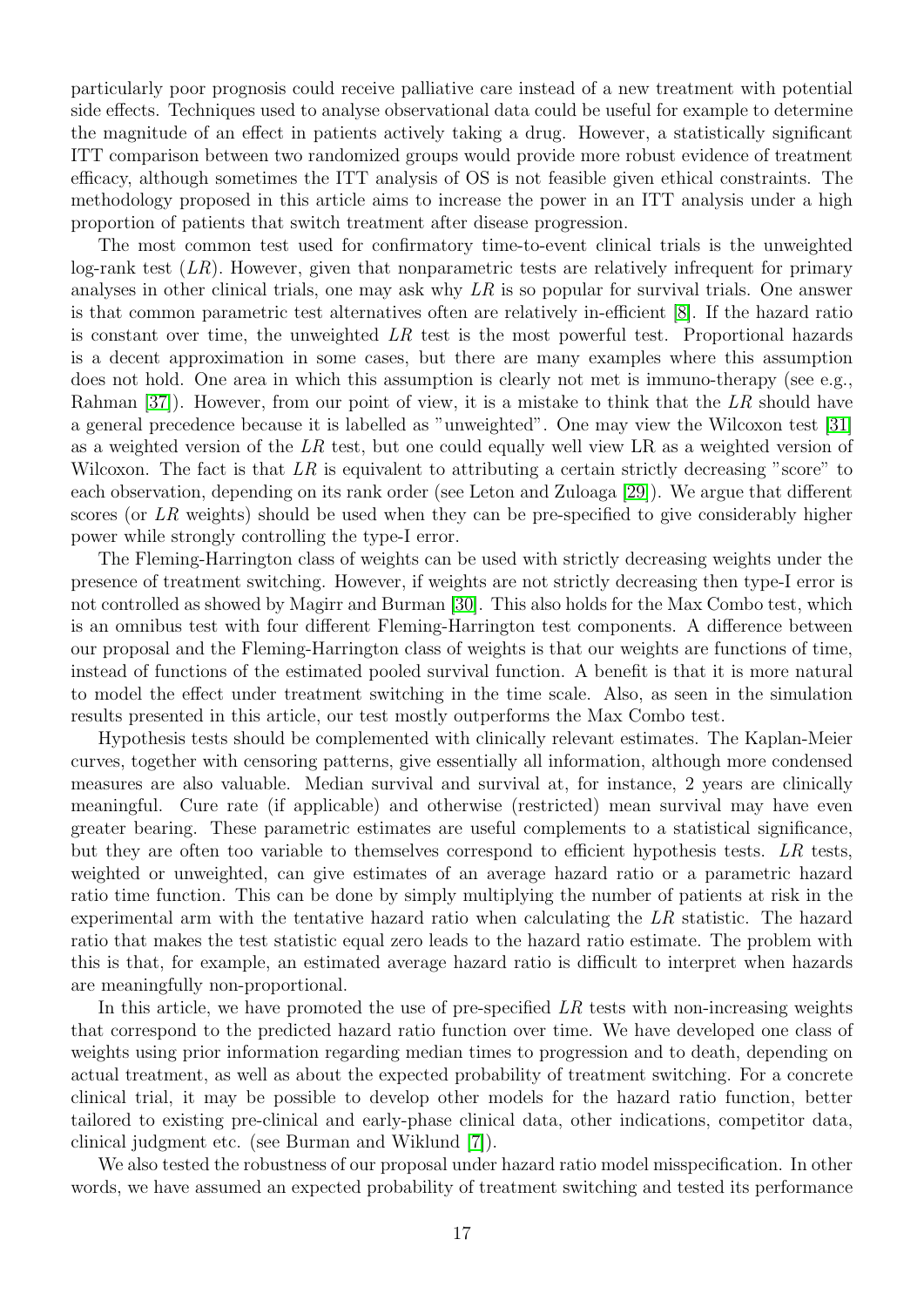when the true proportion of patients after disease progression that switch does not match the expected probability of treatment switching. In this evaluation, we found that the performance is clearly dependent on the accuracy of the expected probability of treatment switching. When the degree of treatment switching, p is uncertain, we recommend designing the modified test based on a slightly lower value of  $p$  than the best guess estimate, to give higher robustness. The comparisons also evaluate a median OS misspecification in the control arm. In this case, the model is not very sensitive to the median OS value used to defined the hazard ratio function and there are not big differences in terms of performance.

Some possible extensions of the current work could consider situations where the probability of treatment switching depends on calendar time (when the experimental drug gets more available), OS hazards increasing after progression and/or depending on time of progression, and other distributions than exponential.

### Data availability statement

The R code used in this article is available at<https://github.com/borealexander/tslrt>

### References

- <span id="page-17-1"></span>[1] ALEXANDER, B. M., SCHOENFELD, J. D., AND TRIPPA, L. Hazards of hazard ratiosdeviations from model assumptions in immunotherapy. New England Journal of Medicine 378, 12 (2018), 1158–1159.
- <span id="page-17-4"></span>[2] Amato, R., Misellati, A., Khan, M., and Chiang, S. A phase ii trial of rad001 in patients (pts) with metastatic renal cell carcinoma (mrcc). Journal of Clinical Oncology 24, 18 suppl (2006), 4530–4530.
- <span id="page-17-2"></span>[3] Anderson, K. M. A nonproportional hazards weibull accelerated failure time regression model. Biometrics (1991), 281–288.
- <span id="page-17-5"></span>[4] Atkins, M. B., Hidalgo, M., Stadler, W. M., Logan, T. F., Dutcher, J. P., Hudes, G. R., Park, Y., Liou, S.-H., Marshall, B., Boni, J. P., et al. Randomized phase ii study of multiple dose levels of cci-779, a novel mammalian target of rapamycin kinase inhibitor, in patients with advanced refractory renal cell carcinoma. Journal of clinical oncology 22, 5 (2004), 909–918.
- <span id="page-17-3"></span>[5] Bowden, J., Seaman, S., Huang, X., and White, I. R. Gaining power and precision by using model–based weights in the analysis of late stage cancer trials with substantial treatment switching. Statistics in medicine 35, 9 (2016), 1423–1440.
- <span id="page-17-6"></span>[6] Brown, M. On the choice of variance for the log rank test. Biometrika 71, 1 (1984), 65–74.
- <span id="page-17-8"></span>[7] BURMAN, C., AND WIKLUND, S. Modelling and simulation in the pharmaceutical industry – some reflections. Pharmaceutical Statistics (2011), 508–516.
- <span id="page-17-7"></span>[8] CAMPBELL, M. J., AND SWINSCOW, T. D. V. Statistics at square one. John Wiley & Sons, 2011.
- <span id="page-17-0"></span>[9] Carneiro Leao, I., Blumenthal, G. M., Reaman, G. H., Pazdur, R., and Liu, K. Accelerated vs. regular approval: Lessons learned from us fda oncology approvals., 2018.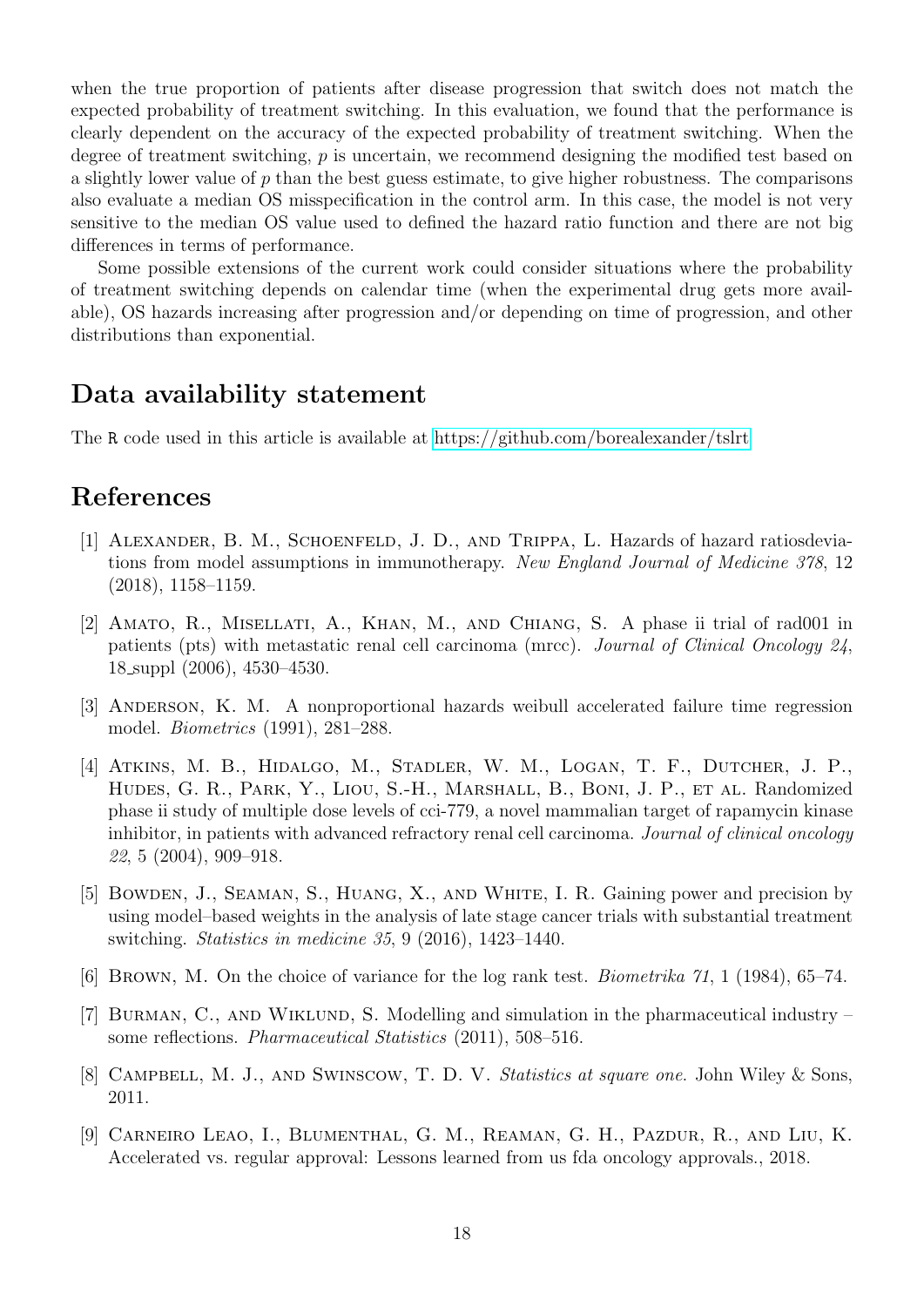- <span id="page-18-7"></span>[10] Dafni, U. Landmark analysis at the 25-year landmark point. Circulation: Cardiovascular Quality and Outcomes 4, 3 (2011), 363–371.
- <span id="page-18-2"></span>[11] DEMETRI, G. D., VAN OOSTEROM, A. T., GARRETT, C. R., BLACKSTEIN, M. E., SHAH, M. H., Verweij, J., McArthur, G., Judson, I. R., Heinrich, M. C., Morgan, J. A., ET AL. Efficacy and safety of sunitinib in patients with advanced gastrointestinal stromal tumour after failure of imatinib: a randomised controlled trial. The Lancet 368, 9544 (2006), 1329–1338.
- <span id="page-18-4"></span>[12] ESCUDIER, B., OUDARD, S., HUTSON, T., PORTA, C., BRACARDA, S., AND GRÜNWALD, V. Thompson ja, figlin ra, hollaender n, et al; record-1 study group: Efficacy of everolimus in advanced renal cell carcinoma: A double-blind, randomised, placebo-controlled phase iii trial. Lancet 372 (2008), 449–456.
- <span id="page-18-5"></span>[13] EUROPEAN MEDICINE AGENCY. Question and answer on adjustment for cross-over in estimating effects in oncology trials. https://www.ema.europa.eu/en/documents/scientificguideline/question-answer-adjustment-cross-over-estimating-effects-oncology-trials en.pdf, 2018. Accessed: 2020-02-16.
- <span id="page-18-8"></span>[14] Fleming, T. R., and Harrington, D. P. A class of hypothesis tests for one and two sample censored survival data. Communications in Statistics-Theory and Methods 10, 8 (1981), 763– 794.
- <span id="page-18-11"></span>[15] Food, Administration, D., et al. Good review practice: clinical review of investigational new drug applications. Silver Spring, Maryland, United States: Food and Drug Administration (FDA) (2013).
- <span id="page-18-1"></span>[16] Food, Administration, D., et al. Clinical trial endpoints for the approval of cancer drugs and biologics. Center for Drug Evaluation and Research, Food and Drug Administration (2018).
- <span id="page-18-6"></span>[17] Henshall, C., Latimer, N. R., Sansom, L., and Ward, R. L. Treatment switching in cancer trials: issues and proposals. International journal of technology assessment in health care 32, 3 (2016), 167–174.
- <span id="page-18-0"></span>[18] Hirsch, B. R., Califf, R. M., Cheng, S. K., Tasneem, A., Horton, J., Chiswell, K., SCHULMAN, K. A., DILTS, D. M., AND ABERNETHY, A. P. Characteristics of oncology clinical trials: insights from a systematic analysis of clinicaltrials. gov. JAMA internal medicine 173, 11 (2013), 972–979.
- <span id="page-18-3"></span>[19] Ison, G., Howie, L. J., Amiri-Kordestani, L., Zhang, L., Tang, S., Sridhara, R., PIERRE, V., CHARLAB, R., RAMAMOORTHY, A., SONG, P., ET AL. Fda approval summary: Niraparib for the maintenance treatment of patients with recurrent ovarian cancer in response to platinum-based chemotherapy. Clinical Cancer Research 24, 17 (2018), 4066–4071.
- <span id="page-18-9"></span>[20] JIMÉNEZ, J. L., STALBOVSKAYA, V., AND JONES, B. Properties of the weighted log-rank test in the design of confirmatory studies with delayed effects. Pharmaceutical statistics 18, 3 (2019), 287–303.
- <span id="page-18-10"></span>[21] KARRISON, T. G. Versatile tests for comparing survival curves based on weighted log-rank statistics. The Stata Journal 16, 3 (2016), 678–690.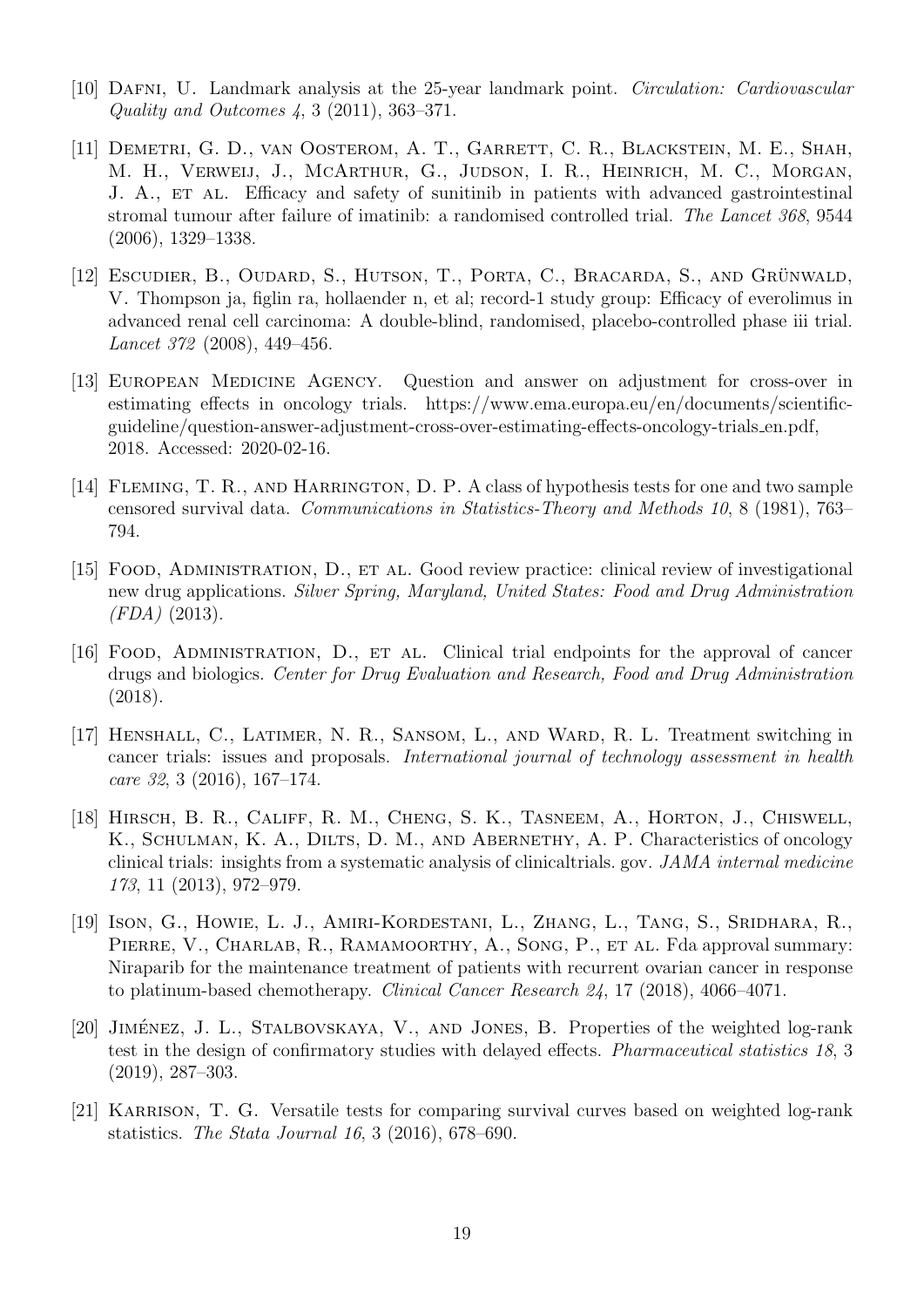- <span id="page-19-1"></span>[22] Kazandjian, D., Blumenthal, G. M., Yuan, W., He, K., Keegan, P., and Pazdur, R. Fda approval of gefitinib for the treatment of patients with metastatic egfr mutation– positive non–small cell lung cancer. Clinical Cancer Research 22, 6 (2016), 1307–1312.
- <span id="page-19-11"></span>[23] Korhonen, P., Zuber, E., Branson, M., Hollaender, N., Yateman, N., KATISKALAHTI, T., LEBWOHL, D., AND HAAS, T. Correcting overall survival for the impact of crossover via a rank-preserving structural failure time (rpsft) model in the record-1 trial of everolimus in metastatic renal-cell carcinoma. Journal of biopharmaceutical statistics 22, 6 (2012), 1258–1271.
- <span id="page-19-4"></span>[24] Latimer, N. R., Abrams, K., Lambert, P., Crowther, M., Wailoo, A., Morden, J., AKEHURST, R., AND CAMPBELL, M. Adjusting for treatment switching in randomised controlled trials–a simulation study and a simplified two-stage method. Statistical methods in medical research 26, 2 (2017), 724–751.
- <span id="page-19-3"></span>[25] Latimer, N. R., and Abrams, K. R. NICE DSU technical support document 16: adjusting survival time estimates in the presence of treatment switching. http://nicedsu.org.uk/wpcontent/uploads/2016/03/TSD16 Treatment Switching.pdf, 2014. Accessed: 2020-02-16.
- <span id="page-19-5"></span>[26] Latimer, N. R., Abrams, K. R., Lambert, P. C., Morden, J. P., and Crowther, M. J. Assessing methods for dealing with treatment switching in clinical trials: a follow-up simulation study. Statistical methods in medical research 27, 3 (2018), 765–784.
- <span id="page-19-2"></span>[27] Latimer, N. R., Henshall, C., Siebert, U., and Bell, H. Treatment switching: statistical and decision-making challenges and approaches. International journal of technology assessment in health care 32, 3 (2016), 160–166.
- <span id="page-19-8"></span>[28] Lee, J. W. Some versatile tests based on the simultaneous use of weighted log-rank statistics. Biometrics (1996), 721–725.
- <span id="page-19-13"></span>[29] LETON, E., AND ZULUAGA, P. Equivalence between score and weighted tests for survival curves. Communications in Statistics-Theory and Methods 30, 4 (2001), 591–608.
- <span id="page-19-9"></span>[30] MAGIRR, D., AND BURMAN, C.-F. Modestly weighted logrank tests. Statistics in medicine 38, 20 (2019), 3782–3790.
- <span id="page-19-12"></span>[31] MANN, H. B., AND WHITNEY, D. R. On a test of whether one of two random variables is stochastically larger than the other. The annals of mathematical statistics (1947), 50–60.
- <span id="page-19-6"></span>[32] Morden, J. P., Lambert, P. C., Latimer, N., Abrams, K. R., and Wailoo, A. J. Assessing methods for dealing with treatment switching in randomised controlled trials: a simulation study. *BMC medical research methodology* 11, 1 (2011), 4.
- <span id="page-19-0"></span>[33] MOTZER, R. J., ESCUDIER, B., OUDARD, S., HUTSON, T. E., PORTA, C., BRACARDA, S., GRÜNWALD, V., THOMPSON, J. A., FIGLIN, R. A., HOLLAENDER, N., ET AL. Efficacy of everolimus in advanced renal cell carcinoma: a double-blind, randomised, placebo-controlled phase iii trial. The Lancet 372, 9637 (2008), 449–456.
- <span id="page-19-7"></span>[34] Pepe, M. S., and Fleming, T. R. Weighted kaplan-meier statistics: a class of distance tests for censored survival data. Biometrics (1989), 497–507.
- <span id="page-19-10"></span>[35] PETO, R., AND PETO, J. Asymptotically efficient rank invariant test procedures. *Journal of* the Royal Statistical Society: Series A (General) 135, 2 (1972), 185–198.